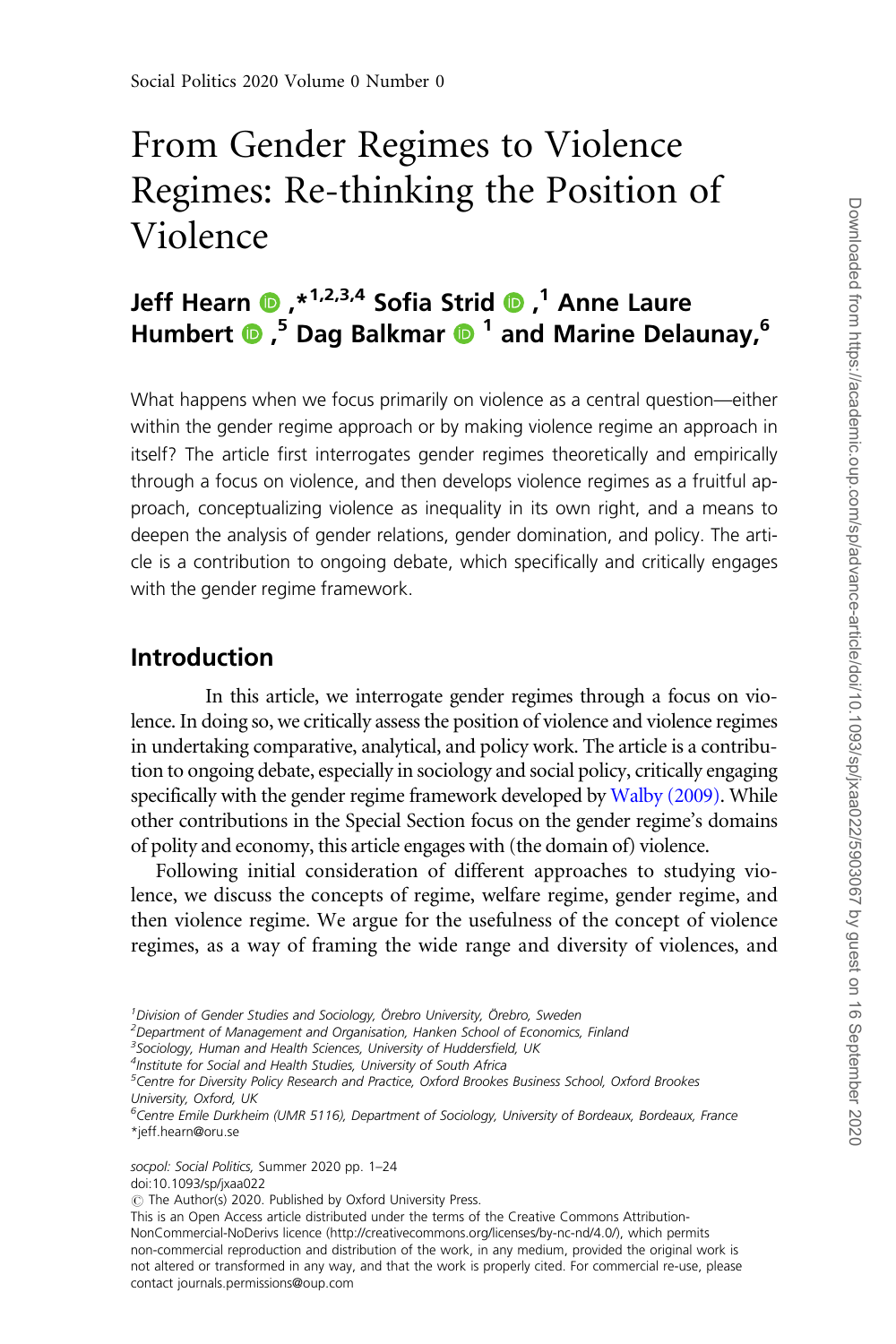relevant policies promoting or countering violence. We ask: what happens when we focus, as a starting point, primarily on violence, its definition, form, and breadth, as a central question, either within the gender regime approach or by making violence regime an approach in itself.

## Studying Violence

The range of studies on violence is immense. This follows partly from the wide range of forms of violence—for example, genocide, homicide, assault, sexual violence, coercive control, as well as less directly physical violences, such as symbolic and systemic violence ([Bourdieu 1998](#page-19-0); Žižek 2008), emotional violence, and online abuse—and the character or process of violence for example, one-off or persistent, sporadic or constant, random or highly systematic and organized.

The diversity of studies on violence also follows from different *disciplinary* (and indeed interdisciplinary, multidisciplinary, and transdisciplinary) framings, and different theoretical and methodological approaches used, for example, across structuralism and poststructuralism ([Evans and Carver 2017](#page-20-0); [Hanssen](#page-20-0) [2000;](#page-20-0) [Lawrence and Karim 2007](#page-20-0)). Different disciplines have tended to focus on different forms of violence, for example, from psychological studies of offenders to international relations, as well as varying in the extent to which the gendered nature of violence is highlighted (cf. [O'Toole and Schiffman](#page-21-0) [1997;](#page-21-0) [Pease 2019](#page-21-0); [Ray 2011\)](#page-21-0). For example, in their overview of essential concepts in sociology, [Giddens and Sutton \(2017\)](#page-20-0) do not include violence amongst such concepts. While violence is referred to, it is employed to explain other social processes or as instrumental means for other ends, but not as a fundamental sociological concept.

Having said that, there is increasing critical concern across various disciplines with approaches that seek to be more inclusive, with Galtung's (1972) work, and the concept of structural violence, often an inspiration. Violence has thus been theorized broadly, as: a gendered and structural phenomenon in analyses of state formation as violent [\(Tilly 1990\)](#page-22-0); a temporal and spatial "continuum" in [Cockburn's \(2004](#page-19-0), [2014\)](#page-19-0) concept of a gendered "continuum of violence" (cf. [Kelly 1988](#page-20-0)); and in feminist political economy of violence addressing violence and harms across multiple levels and spheres of social reproduction ([Gentry, Shepherd, and Sjoberg 2018;](#page-20-0) [Hearn et al. 2020](#page-20-0); [Meger](#page-21-0) [2016;](#page-21-0) [True 2012](#page-22-0); [True and Tanyag 2018\)](#page-22-0), for example, the depletion framework ([Rai, Hoskyns, and Dania 2014\)](#page-21-0).

Such scholarship shows the vast range of violences, the connections between different forms, scopes and sites of violences, and their systemic character. These studies point to the need for analyses of: (i) various, diverse forms of violence; (ii) violence in and across public and private spheres; (iii) interpersonal violence within and after institutional and public violence, such as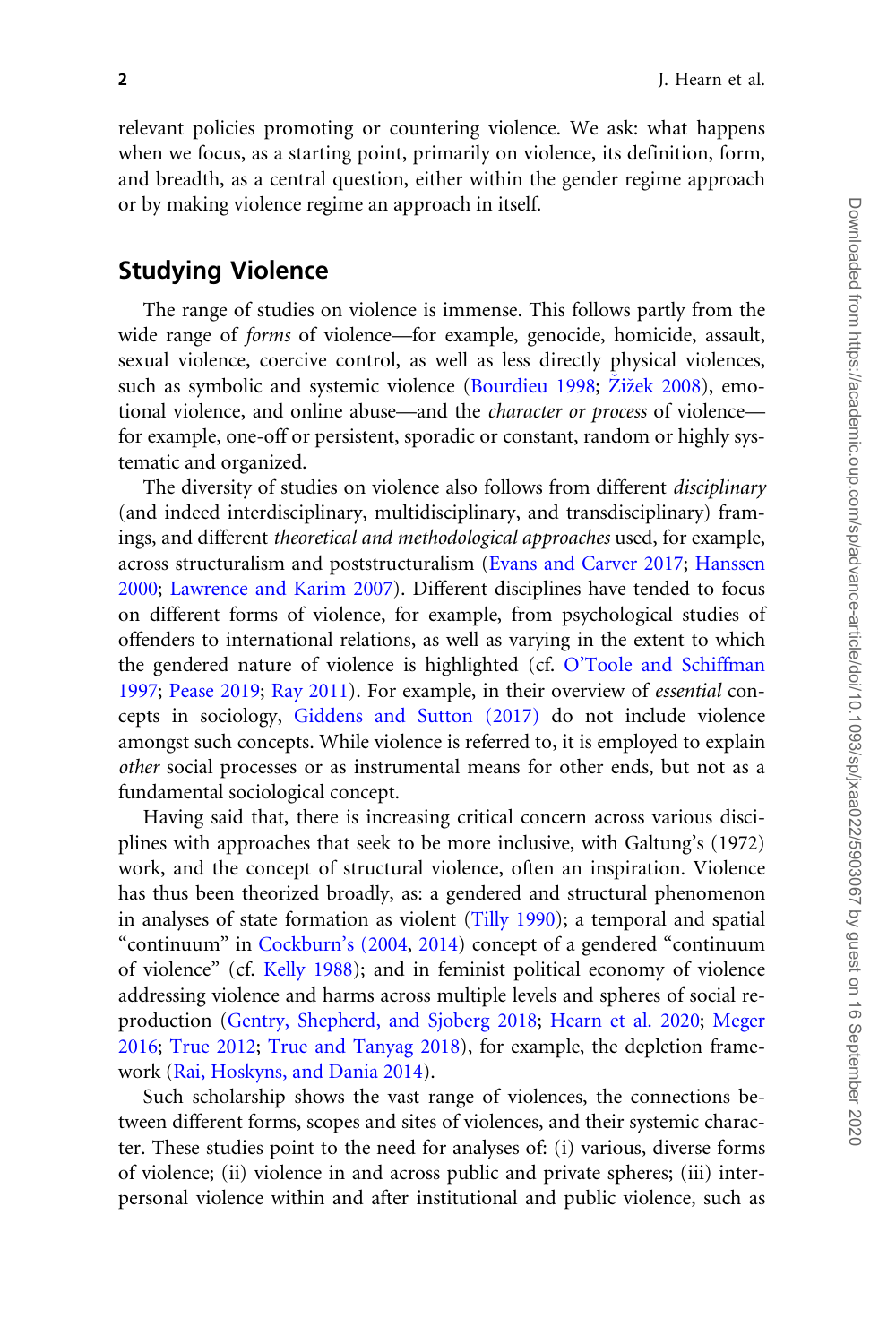war, and impacts of institutional and public violence on interpersonal violence; (iv) violence within and by nation-states, and violent processes between and across nation-states.

As we shall argue, Walby and colleagues' ([Walby et al. 2017](#page-22-0); [Walby and](#page-22-0) [Towers 2017](#page-22-0)) concept of gendered violence (as physical and illegal) is far too limited to address these issues, and is indeed at odds with broader feminist and critical conceptions noted, which we synthesize as violence regimes, covering deadly, damaging, diffuse, dispersed violences. As such, we bring together work on gender inequality regimes and that on gendered violence (see Appendix).

#### The Concept of Regimes

Before going further, we consider briefly the term regime. In international relations, regime was conventionally defined as "principles, norms, rules, and decision-making procedures around which actor expectations converge on a given issue-area" ([Krasner 1982,](#page-20-0) 185; cf. [Rittberger and Mayer 1993\)](#page-21-0), thus explicitly including informal institutions. In contemporary usages, regime tends to denote: (i) a mode of rule or management; (ii) a form of government, or the government in power; (iii) a period of rule; or (iv) a regulated system. The regime metaphor adopted here draws on all four, even if in contemporary research it is often used more narrowly.

Empirical measurement of regimes has often used state-defined boundaries, while recognizing that social relations are not so easily contained. Regimes is a flexible concept, incorporating macro, meso, and micro levels. The notion of regime can thus accommodate both systemic approaches, as expressed by [Walby \(2009,](#page-22-0) 301):

a set of inter-related gendered social relations and gendered institutions that constitutes a system. [emphasis added]

and more institutional, meso-level insights, as expressed by [Connell \(1987,](#page-19-0) 120):

diffuse institutions like markets, large and sprawling ones like the state, and informal milieux like street-corner peer-group life, ... [which] are structured in terms of gender and can be characterised by their gender regime. [emphasis added]

We focus on the concept of regime, rather than only that of domain, as regime suggests greater flexibility and accommodation of macro-systemic, meso-institutional, and everyday relations of ruling. The use of "regime" to encompass multiple facets and dimensions to gendered violence and inequality can advance insights into social policy-making.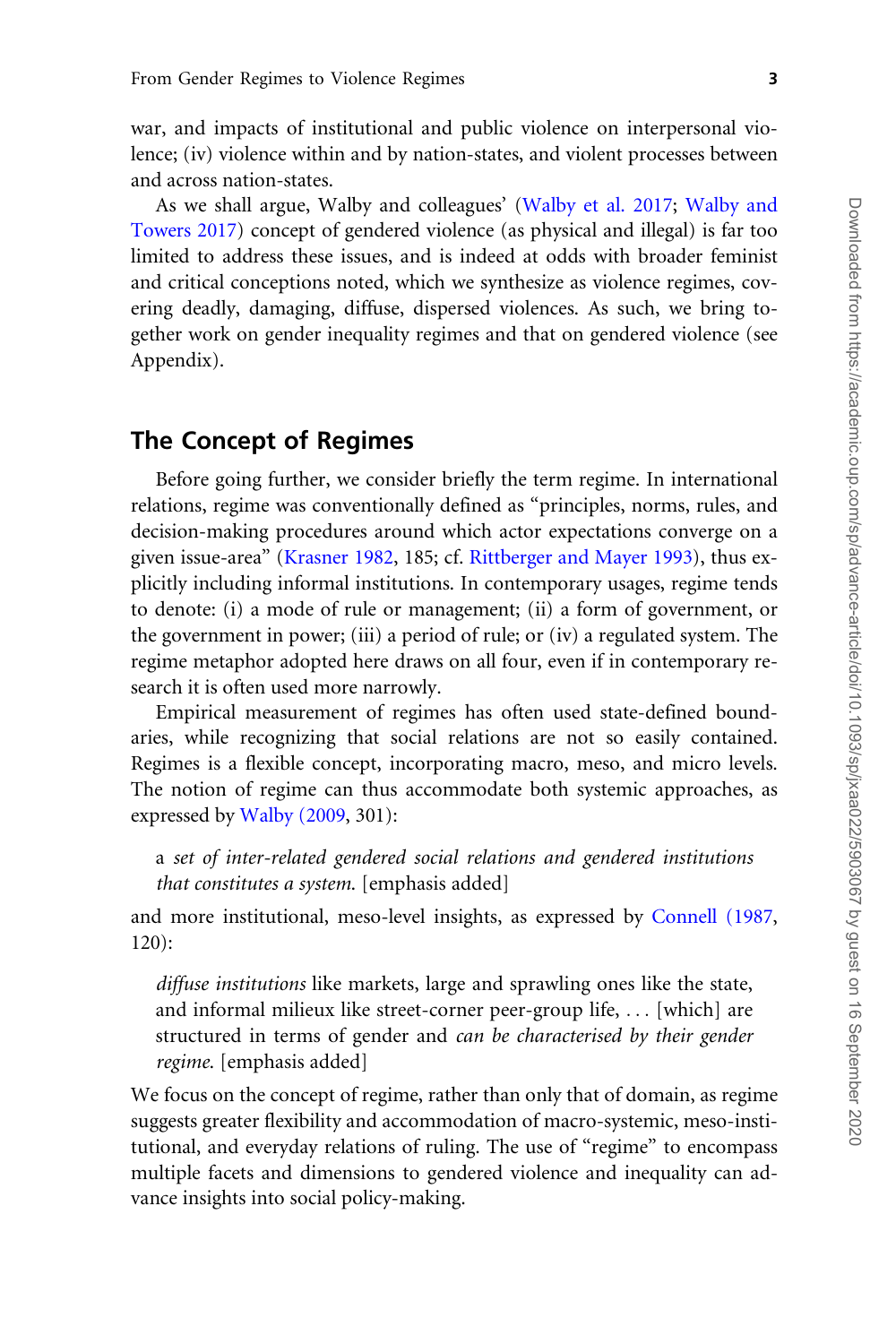#### Gender Regimes and Violence Regimes

For [Walby \(2009\),](#page-22-0) gender regimes both cut across and comprise the four institutional domains of civil society, economy, polity, and violence. These domains are social systems and take other social systems as their environments. These domains are seen as "equally" important:

Each institutional domain is a different kind of system. The four domains are the economy, polity, violence, and civil society ... . It is necessary to theorize the full ontological depth of each regime of inequality. Rather than there being merely a single base to each regime of inequality, there is a much deeper ontology, including all four institutional domains of economy, polity, violence, and civil society, and all levels of abstraction, including macro, meso and micro. [\(Walby 2009,](#page-22-0) 65).

In this article, we question whether violence ought to be regarded as an institutional domain, or as a regime of inequality in its own right. "Violence regimes" is a relatively new concept, theoretical framework, and policy tool. When [Schinkel \(2013\)](#page-21-0) wrote on the relation between different forms of violence, claiming he "introduces the idea of a regime of violence" (313), he was not entirely correct. Kössler (2003) had earlier used "regimes of violence" to discuss the state's monopoly on the legitimate use of violence and the changing relationship between states after 9/11. Schinkel's later use of the concept describes the relations between various forms of violence, arguing that regimes of violence constitute a way of governing conduct via the medium of violence. The concept is useful, especially with expanded understandings of violence.

So what happens when we place violence center-stage, and see violence as a form of inequality itself, but not simply part of an overarching gender regime? As violence is gendered, violence regimes are likely to also comprise gendered violence regimes, as well as other forms and aspects of violence regimes. Violence, when seen not only as an institutional domain, but as a regime, is not "equal" to other domains; rather, it is central, hierarchical, and regulates and works across all domains—the extent to which or how that is done is an empirical question we are seeking to conceptualize and measure [\(Strid et al.](#page-21-0) [2019\)](#page-21-0).

#### Violence and Its Frequent Avoidance

Violence is an extensive global problem connected to power, inequality, health, capital, crime, and security, which significantly impacts all societies. While the international relations literature on gender, militarization, security, and war certainly engages with violence, mainstream social theory and sociological social policy have frequently overlooked violence as one of the most substantial, deep-rooted obstacles to gender equality.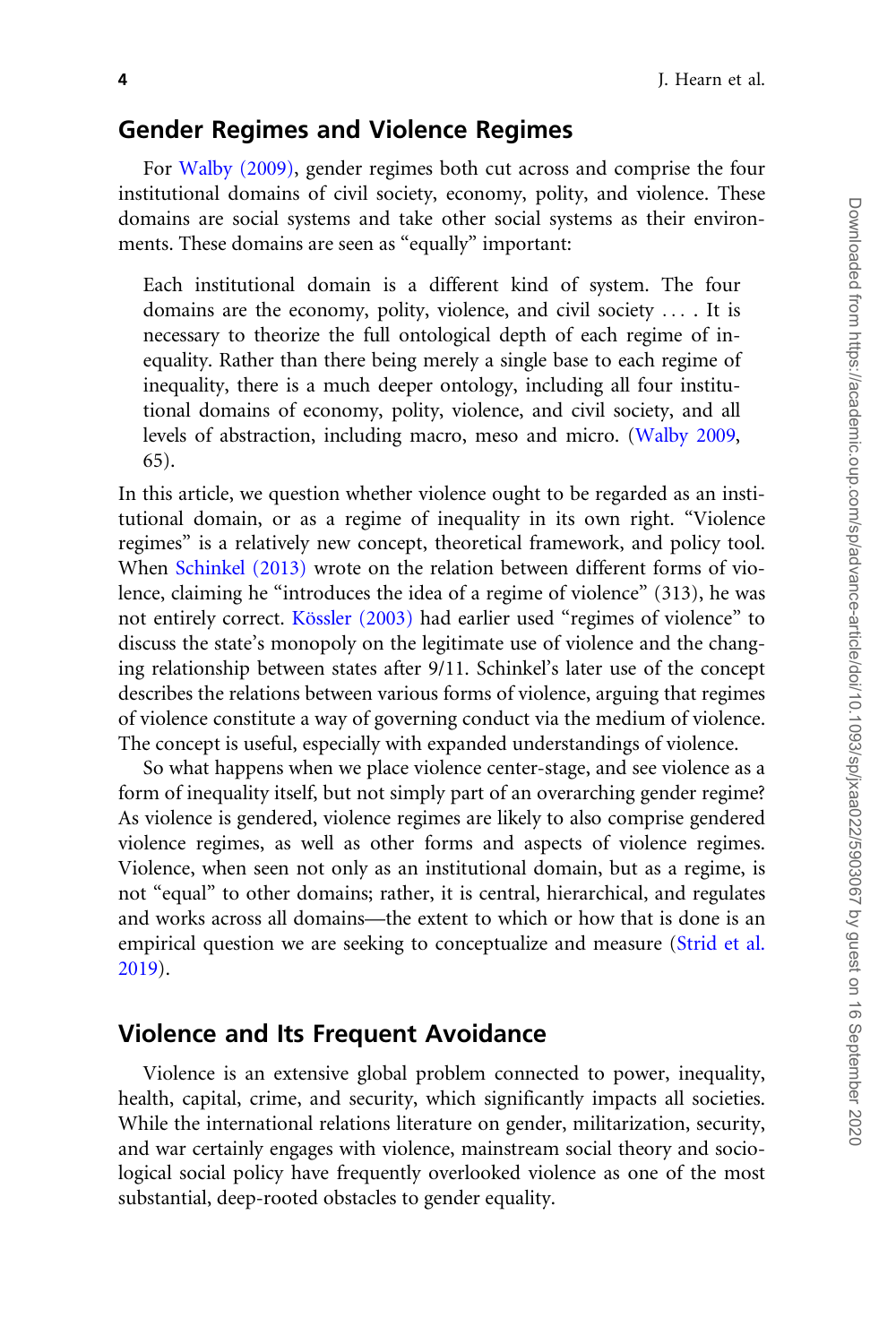A first set of consequences of excluding violence is that, if one considers policy responses to gendered violence, one might miss some far greater differences between the same welfare regimes and gender regimes than commonly assumed [\(Lister 2009;](#page-20-0) [Pringle 2005](#page-21-0)). Introducing violence as a key analytical variable in existing research paradigms enhances comparative research findings, could potentially resolve problems related to silencing, marginalization, knowledge transfer, and evaluation, and also contribute to advancing gender equality policy.

A second set of consequences of underestimating the importance of violence in much mainstream social science is the relative fragmentation of research. Different forms of violence are often studied separately in different disciplines: (i) interstate, that is, violence between states (e.g., war) predominantly in political science; (ii) intrastate, that is, violence within states (e.g., state–citizen violence) in sociology; (iii) interpersonal violence (e.g., assault, homicide, sexual violence) in criminology, psychology, and gender studies ([Walby 2013\)](#page-22-0). This third approach is overwhelmingly in focus in The Routledge Handbook of Gender and Violence ([Lombard 2018](#page-20-0)); the first approach figures in The Oxford Handbook on Gender and Conflict (Ní Aoláin [et al. 2018\)](#page-21-0); while this journal's Special Section on Postconflict Care Economies ([True 2019](#page-22-0)) and The Routledge Handbook of Gender and Security ([Gentry, Shepherd, and Sjoberg 2018](#page-20-0)) are more concerned with the first and second. An exception to such separations is The Palgrave Handbook of Criminology and War [\(McGarry and Walklate 2016](#page-21-0)). Despite its significance, large parts of mainstream sociology and social policy, even much contemporary gender studies, have *often* either avoided violence or underestimated its importance ([Abraham 2019;](#page-19-0) [Hearn 2013;](#page-20-0) [Hearn et al. 2016](#page-20-0); [McKie 2006;](#page-21-0) [Ray](#page-21-0) [2011;](#page-21-0) [Strid, Walby, and Armstrong 2013;](#page-22-0) [Walby 2013\)](#page-22-0). The regime approach here seeks to bring a focus on violence and re-center violence in the analysis.

#### Welfare Regimes, Critiques, and the Avoidance of Violence

Key examples of downplaying or avoidance of violence are to be found in much welfare regime research. [Esping-Andersen's \(1990\)](#page-20-0) Three Worlds of Welfare Capitalism was predominantly occupied with socioeconomic class and (de)commodification. Initial identification of social democratic, conservative corporatist, and (neo)liberal welfare regimes led to extensive welfare state research in Europe and beyond, along with feminist critiques thereof ([Lewis 1992](#page-20-0); [Orloff 1993;](#page-21-0) [Sainsbury 1999](#page-21-0)). Esping-Andersen's feminist critics have gendered welfare state regime typologies, thus recognizing *gender(ed)* welfare regimes, in terms of, for example, care, unpaid work, and welfare structuring. However, violence and gendered violence are typically missing. Welfare regime approaches have been critiqued for neglect of not only gender relations, but also racialization and intersectional relations. Some regime studies have examined intersections of gender and race [\(Sainsbury 2006\)](#page-21-0), but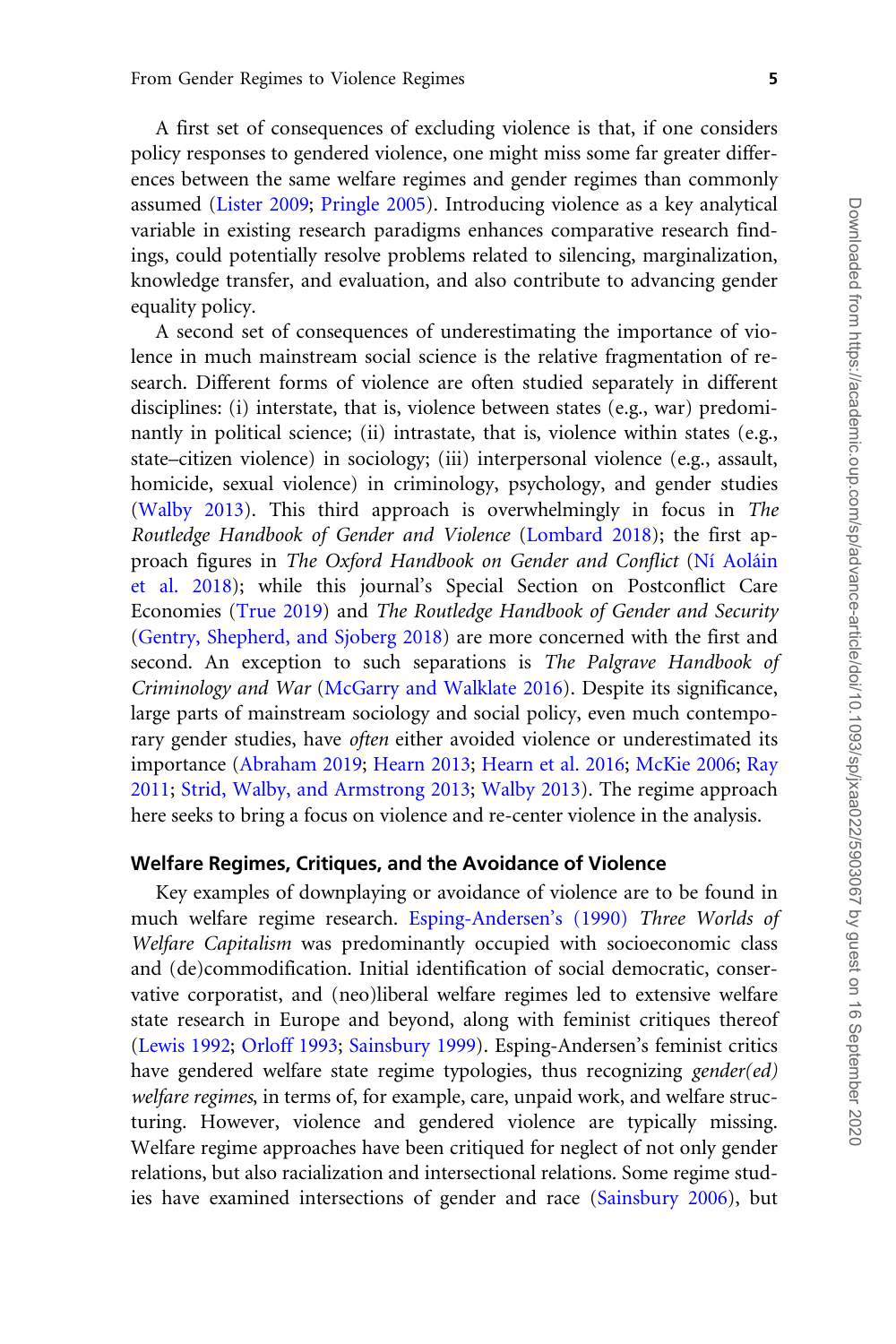without highlighting violence. Classifications of gender welfare regimes do not necessarily fit easily with racialized regimes, based on anti-racist policy/practice, migration, and refugee policy, or those highlighting bodily integrity and violence ([Pringle 2011\)](#page-21-0).

These welfare regime debates are relevant for debates on gender regimes and violence regimes, in four ways. First, the term regime is used in a more institutional and policy sense in relation to welfare regimes than as in the broader social-relational concept of gender regime. Similarly, usage of social democratic and (neo)liberal is similarly more confined in welfare regimes than in gender regimes. Second, nations located within the same welfare regime, such as Denmark and Sweden, can have extremely different policies on violence ([Balkmar, Iovanni, and Pringle 2009](#page-19-0); [Pringle, Balkmar, and Iovanni](#page-21-0) [2010\)](#page-21-0), and countries in different welfare regimes, such as France and Sweden, can exhibit contradictory features in anti-violence policies ([Delaunay 2019\)](#page-19-0). Third, feminist critiques of welfare regimes show that a wider range of issues needs to be included in theorization and comparison of gender regime, and violence is one of them. Some uses of gender regime (Sörensen and Bergqvist [2002\)](#page-22-0) do not take violence into account.

In contrast, gender regime theory incorporates violence as an institutional domain, albeit in a limited way. This is a more macro-approach than welfare regime approaches, with development of earlier debates on the structuring of patriarchal relations, such as capitalist work, the family, the state, violence, sexuality, and culture ([Walby 1986](#page-22-0), 1990). Such work not only pluralized patriarchies (e.g., public, private), but also considered overlaps and relations between patriarchal domains.

Subsequently, [Walby \(2009\)](#page-22-0) argued for the overarching framing of gender regimes founded in and structured through four domains: civil society, economy, polity, violence. In her broadly framed gender regime theory, the institutional domain of violence takes the other institutional domains (economy, polity, civil society) as its environment, with the whole making up a gender regime [\(figure 1](#page-6-0)). This allows the (at least partial) analytical separation of "violence" from those other domains shaping or containing it: the "environment of economy, polity, and civil society." In that way, violence, while analytically separate, can cut across the domains of polity, economy, and civil society.

The gender regime approach ([Walby 2009\)](#page-22-0) is well established, initially in relation to varieties of modernity in the global North, and later in applications elsewhere. However, several key issues around violence are raised within the gender regime framework. One basic question is what is meant by and included within, the domain of "violence." The understanding of violence used in the recent Measurement book [\(Walby et al. 2017,](#page-22-0) 4) limits violence to physical violence and illegal violence:

For the purposes of a theory of change—in order to potentially make visible the relationship between violence and other forms of power and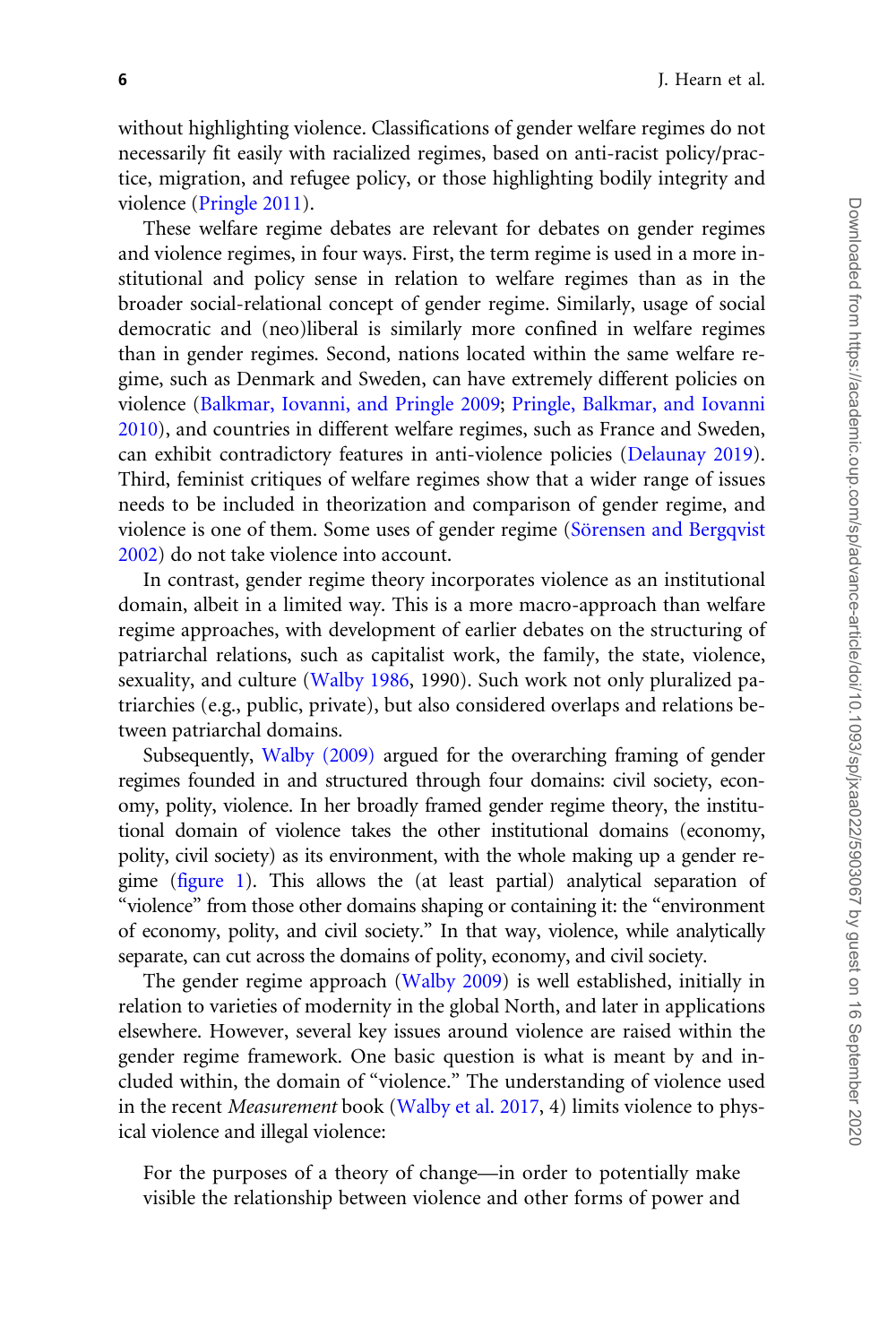<span id="page-6-0"></span>

Figure 1. Separate gendered violence regime.

to identify the levers of transformation—it is better to restrict the concept of "violence" to a specific and precise definition connected to intended physical acts that cause harm. Yet, many of those who use a precise definition of violence underestimate the extent of violence against women, leaving this dimension invisible.

On this basis, what we call a minimal violence regime, in terms of co-variance and interrelations between different forms of direct physical violence, or their institutional proxies, is comparable to [Walby's \(2009\)](#page-22-0) analysis drawing on OECD data [\(table 1\)](#page-7-0).

Second, gender regime theory focuses on interpersonal violence and formal (violent or potentially violent) institutions, not violence in civil society, economic, polity, or informal (violent) institutions. Violence is in practice much wider than interpersonal violence and formal violent institutions. Third, the focus is on how violence is governed, by law and policy, not governing more generally by violence. But this is not the whole story, as forms of violence may co-vary more with each other than be in close relation to what may seem their most relevant other domain, and some forms of violence may indeed not covary with other domains. Violence is more pervasive than only being something to be governed in and as an institutional domain.

#### From Gender Regimes to Violence Regimes

There is much evidence to suggest significant interconnections and disjunctions between welfare regimes, gender regimes, and violence regimes ([Strid et al. 2019](#page-21-0)). For example, [Walby \(2009\)](#page-22-0) pointed to the relations of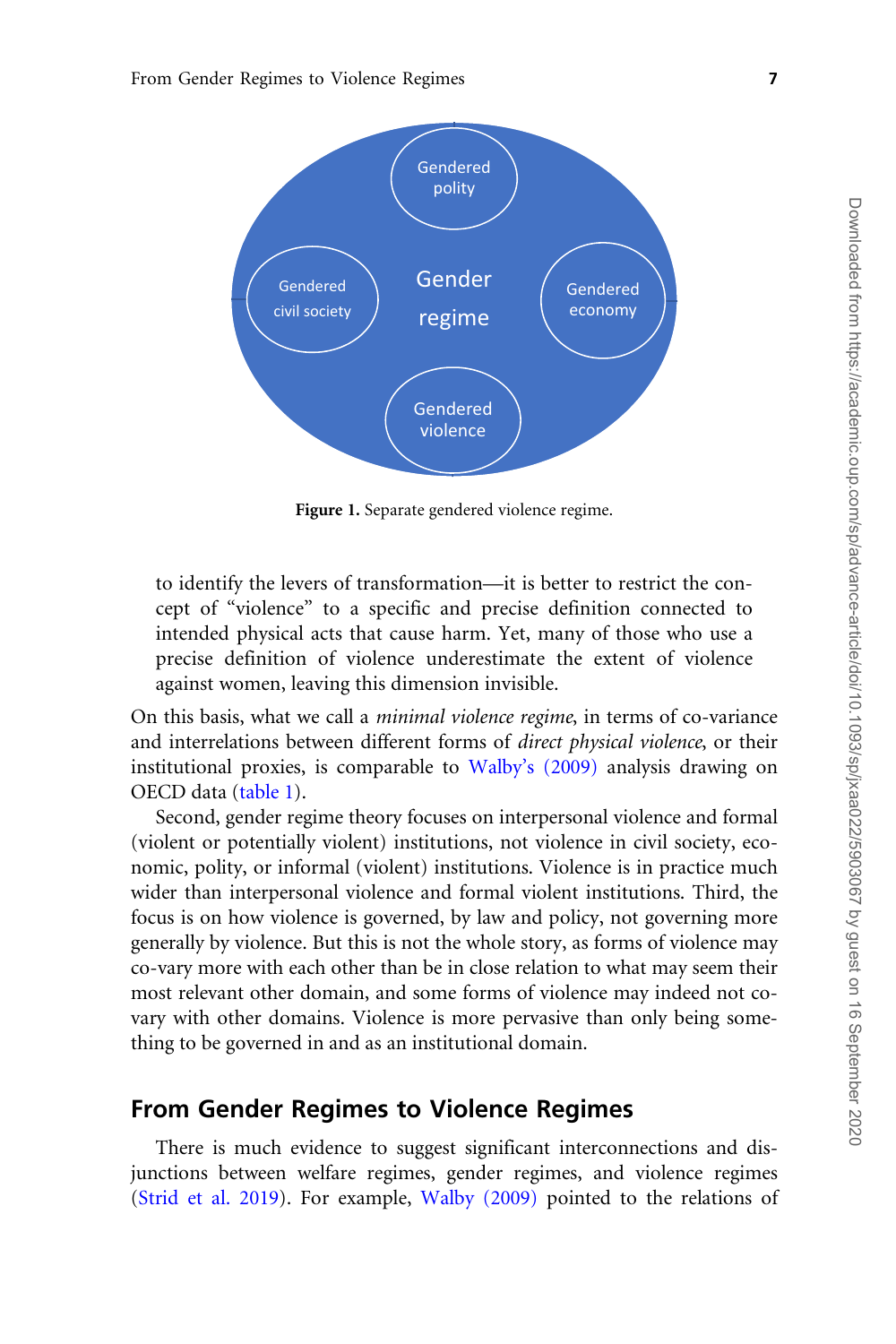<span id="page-7-0"></span>

|                                                                                               | Homicide   | Prisoners | penalty<br>Death | percentage of govern-<br>ment expenditure<br>Military spend as | Military spend<br>as percentage<br>of GDP | as percentage<br>Law spend<br>$\overline{of}$ GDP |
|-----------------------------------------------------------------------------------------------|------------|-----------|------------------|----------------------------------------------------------------|-------------------------------------------|---------------------------------------------------|
| Homicide                                                                                      |            |           |                  |                                                                |                                           |                                                   |
| Prisoners                                                                                     | $0.851**$  |           |                  |                                                                |                                           |                                                   |
| Death penalty                                                                                 | $0.454***$ | $0.589**$ |                  |                                                                |                                           |                                                   |
| Military spend as percentage of gov-                                                          | $0.681**$  | $0.629**$ | $0.787**$        |                                                                |                                           |                                                   |
| emment expenditure                                                                            |            |           |                  |                                                                |                                           |                                                   |
| Military spend as percent of GDP                                                              | $0.658**$  | $0.614**$ | 0.332            | $0.786**$                                                      |                                           |                                                   |
| Law spend as percent of GDP                                                                   | $0.671**$  | $0.660**$ | 0.037            | 0.121                                                          | $0.551*$                                  |                                                   |
| Source: Walby (2009, 311, Table 8.10), data from the OECD. * $P \le 0.05$ ; ** $P \le 0.01$ . |            |           |                  |                                                                |                                           |                                                   |

Table 1. Minimal (deadly) violence regime Table 1. Minimal (deadly) violence regime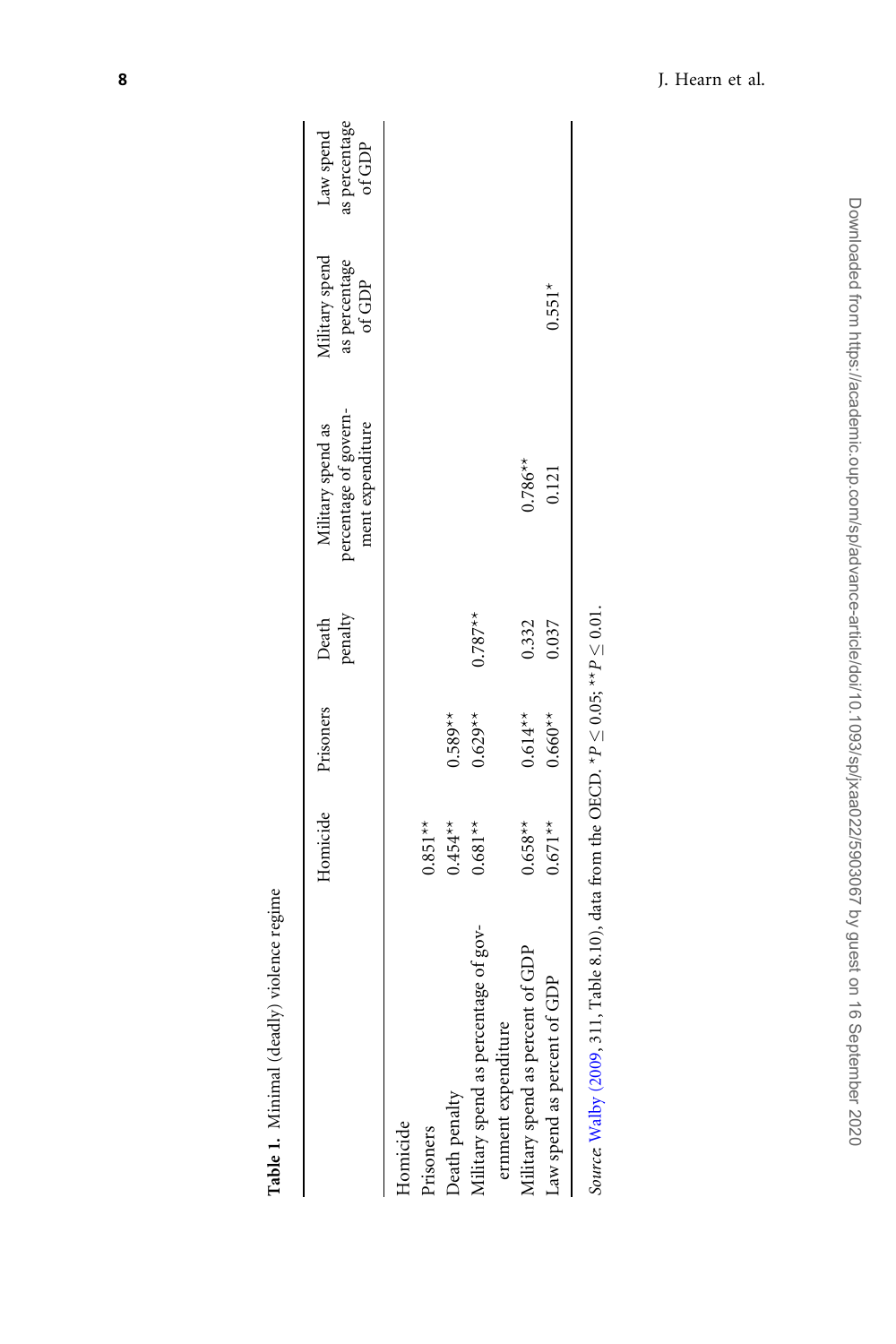economic/gender inequality and (gender) violence. In her work, she pointed to connections between gender inequality and femicide, as well as economic inequality and male homicide. [Holter \(2014\)](#page-20-0) examined connections between gender equality and less violence in Europe and U.S. states. Cross-national studies of men's domination of labor force participation and women's exclusion therefrom show greater likelihood of societal internal conflict [\(Caprioli](#page-19-0) [2005\)](#page-19-0), while women's well-being tends to link with extent of societal peacefulness [\(Hudson et al. 2012\)](#page-20-0), including treatment of "others," propensity or not to use violence, recruitment or not to terrorist groups and violent extremism.

We build on the gender regime approach to deepen analysis by investigating variations in violence and the institutions that generate and regulate violence. We examine whether violence ought to be understood as an institutional domain—whether to shift toward a broader understanding of violence as a regime, where violence is center-stage, not only as an institutional domain cut across by an overarching gender regime. Violence can be seen as more than a domain—but rather as a regime.

In moving from gender regimes to violence regimes we ask: to what extent do gender regimes map onto violence regimes? How relatively independent or semi-autonomous are violence regimes from gender regimes? How is violence empirically interconnected, or not, to the other three institutional domains within gender regimes. Violence certainly relates to the domains of economy, polity, and civil society, but how? How comparable are they? Are they based on different principles or logics in relation to violence?

There are several avenues for interrogating (gender) violence regimes, but to what extent can they be subsumed within gender regimes? One possibility is that all three other domains differ in relation to violence, so that violence is a different set of subsets of each of the main domains ([figure 2](#page-9-0)). Within the gender regime approach, in order to incorporate gender, there would then be: gendered economy-based economic violence or violence within economy; gendered polity-based political violence or violence within polity; and gendered civil society-based violence or violence within civil society, including within the family. A relevant test case could be the differential effects of austerity on violence and violence policy within civil society, economy, and polity.

Another possibility is that violence within all three main domains has more in common with each other than with each of the three main domains ([figure 3](#page-9-0)).

Such interconnections, as with the well-established co-variance between several different forms of violence, would suggest a stronger case for a violence regime. Thus, one argument for a violence regime is that different forms of violence co-vary more with each other than they co-vary with their most relevant other institutional domain (e.g., forms of violence located mainly in one domain, such as domestic violence, intimate partner violence (IPV), and child abuse located in civil society co-varying more than each form of violence co-varies with other measures of gender inequality in civil society).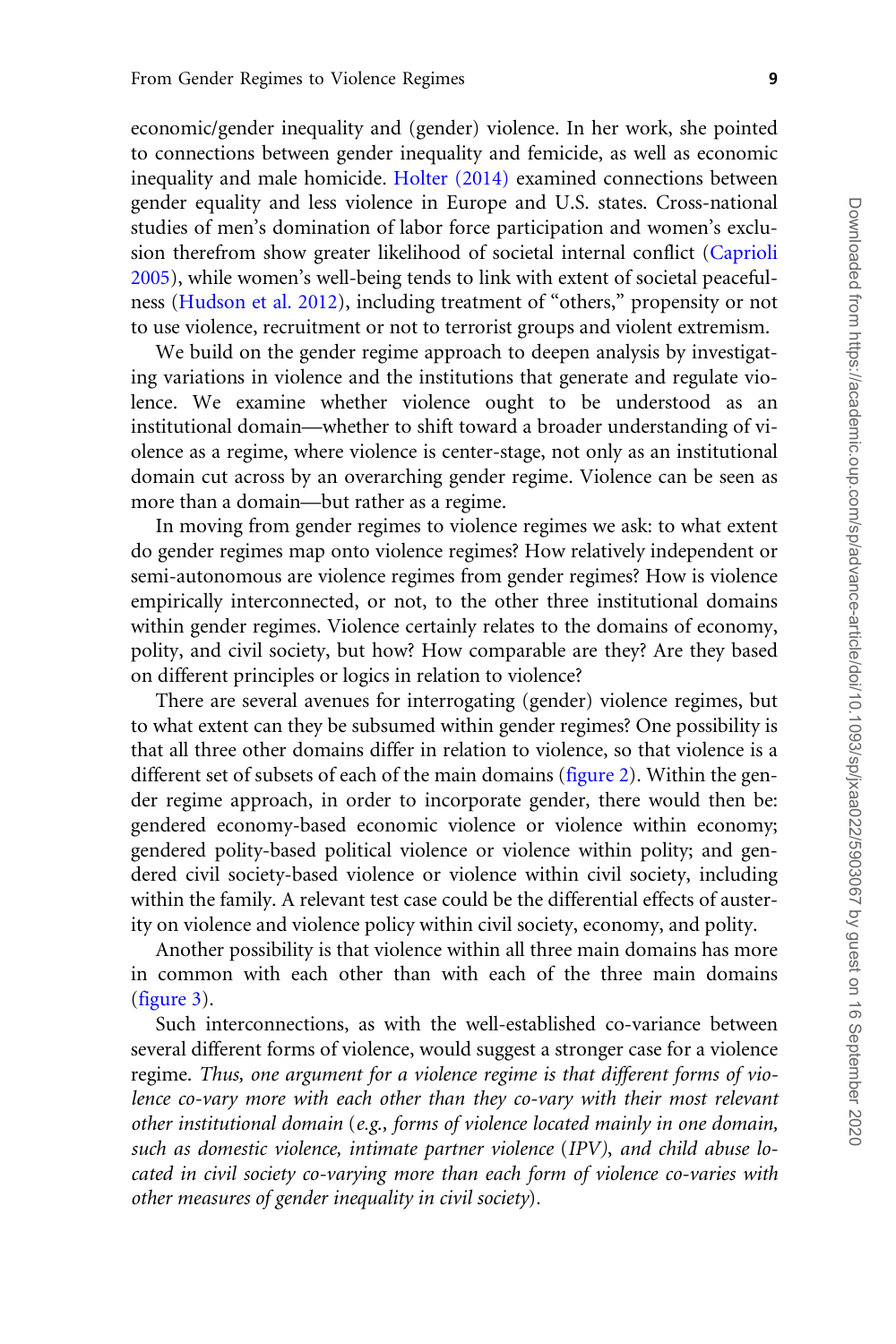<span id="page-9-0"></span>

Figure 2. Three violence sub-domains with different relations to violence.



Figure 3. Three domains with commonality in relation to violence.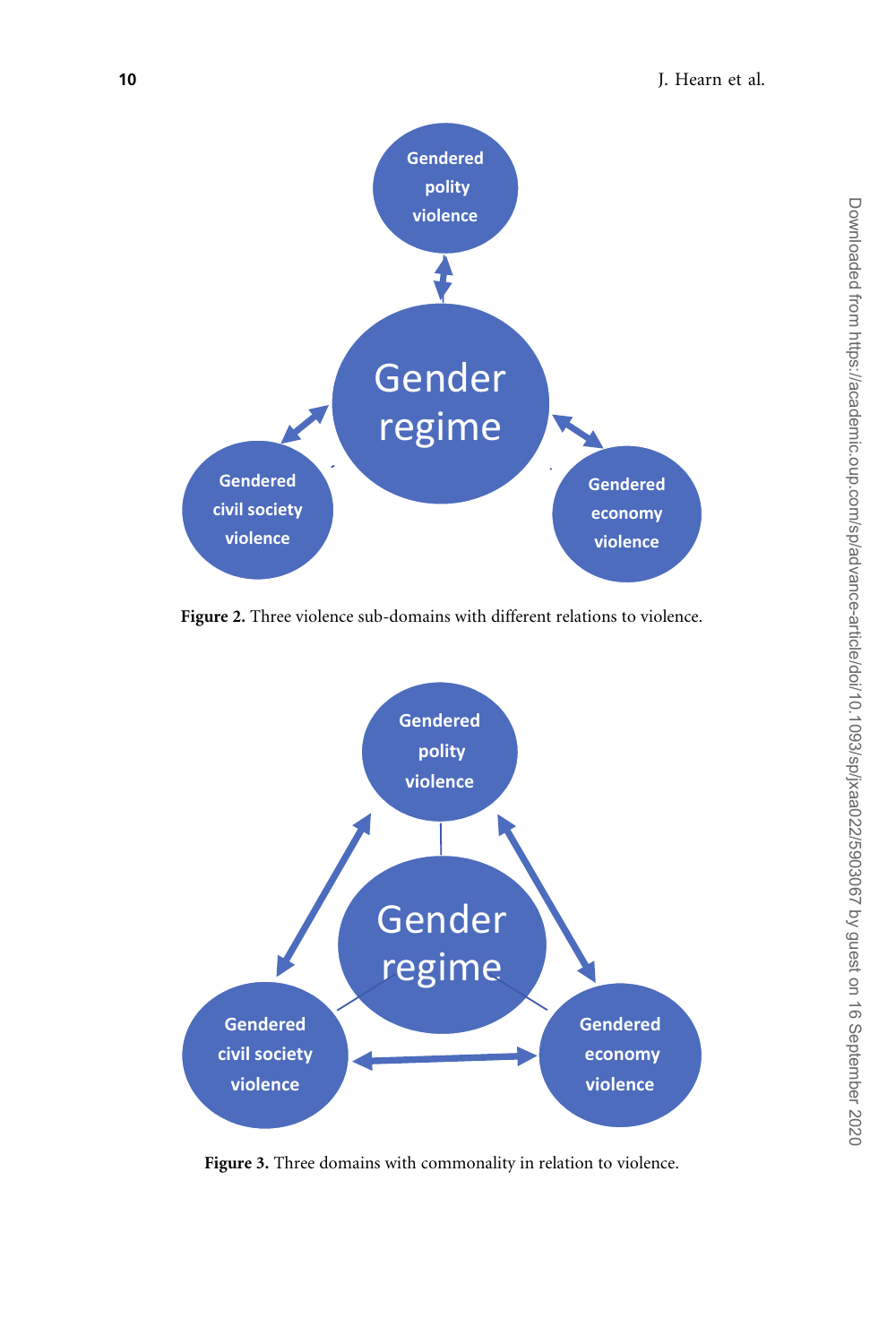Many forms of violence—interpersonal (e.g., crime, gender-based violence), interstate (e.g., war), state–citizen (e.g., death penalty), and group– state (e.g., terrorism)—may be connected, so that an increase in one form is likely to lead to an increase in other forms. Specific connections have been made between violence against women and child abuse. The most gender unequal and homophobic countries are also those with the highest levels of societal violence and most at risk of armed conflict in their own territory ([Ekvall](#page-19-0) [2019\)](#page-19-0). Links have been made between control of women's bodies, "honour cultures," and interpersonal violence [\(Brown, Osterman, and Barnes 2009\)](#page-19-0), between violence against women and armed conflict ([Beyer 2014](#page-19-0)), and between hate crimes and terrorism ([Mills, Freilich, and Chermak 2017\)](#page-21-0). However, such connections do not all work in one direction.

A second argument for violence regimes is that violence does not co-vary with other measures of gender regimes and the other domains (e.g., domestic violence, IPV, and war co-varying more than with gender inequality in domains other than violence). Interestingly, societies with the most positive attitudes to homosexuality are those most likely to be arms exporters, suggesting a particularly complex violence regime [\(Ekvall 2019](#page-19-0)), perhaps linking with homonationalism. How and why can it be that societies, by many measures among the most gender-equal in the world, report, by some measures, high levels of violence against women, as with the EU Fundamental Rights Agency ([FRA 2014a](#page-20-0), [2014b\)](#page-20-0) interview data: the so-called Nordic paradox [\(Gracia and](#page-20-0) [Merlo 2016](#page-20-0); [Humbert et al. 2020\)](#page-20-0). Comparisons of disclosure rates of violence against women are possible from the FRA data, with the highest in the Nordics, and lowest in Poland and Cyprus (figures 4–and 5). This ranking of countries by disclosed prevalence is somewhat surprising in that there is a positive correlation with higher levels of gender equality. Thus, the FRA violence prevalence data do not tally with "more general" measures of gender equality or measures of gender regimes ([figure 6\)](#page-12-0), suggesting the violence regime as more independent from either welfare regimes or gender (equality) regimes ([Strid et al. 2020\)](#page-21-0).

Preliminary empirical investigation shows, however, that prevalence rates as measured by FRA weakly (and negatively) correlate with variables linked to welfare regimes, such as long-term unemployment, or risk of poverty and social exclusion. FRA's prevalence rates also weakly and negatively correlate with perceptions of how common domestic violence is in society ([table 2\)](#page-13-0). This adds complexity to understanding the Nordic paradox beyond gender (in) equality alone and calls for further work to understand alternative classifications regarding extent of violence toward women.

Importantly, the FRA data are open to re-analysis and re-interpretation. Disclosed prevalence can be re-examined in relation to a range of methodological, personal, situational, and societal factors—taking into account inbuilt variations across Member States. Our own analyses show that country rankings shift drastically from the original FRA classification, according to which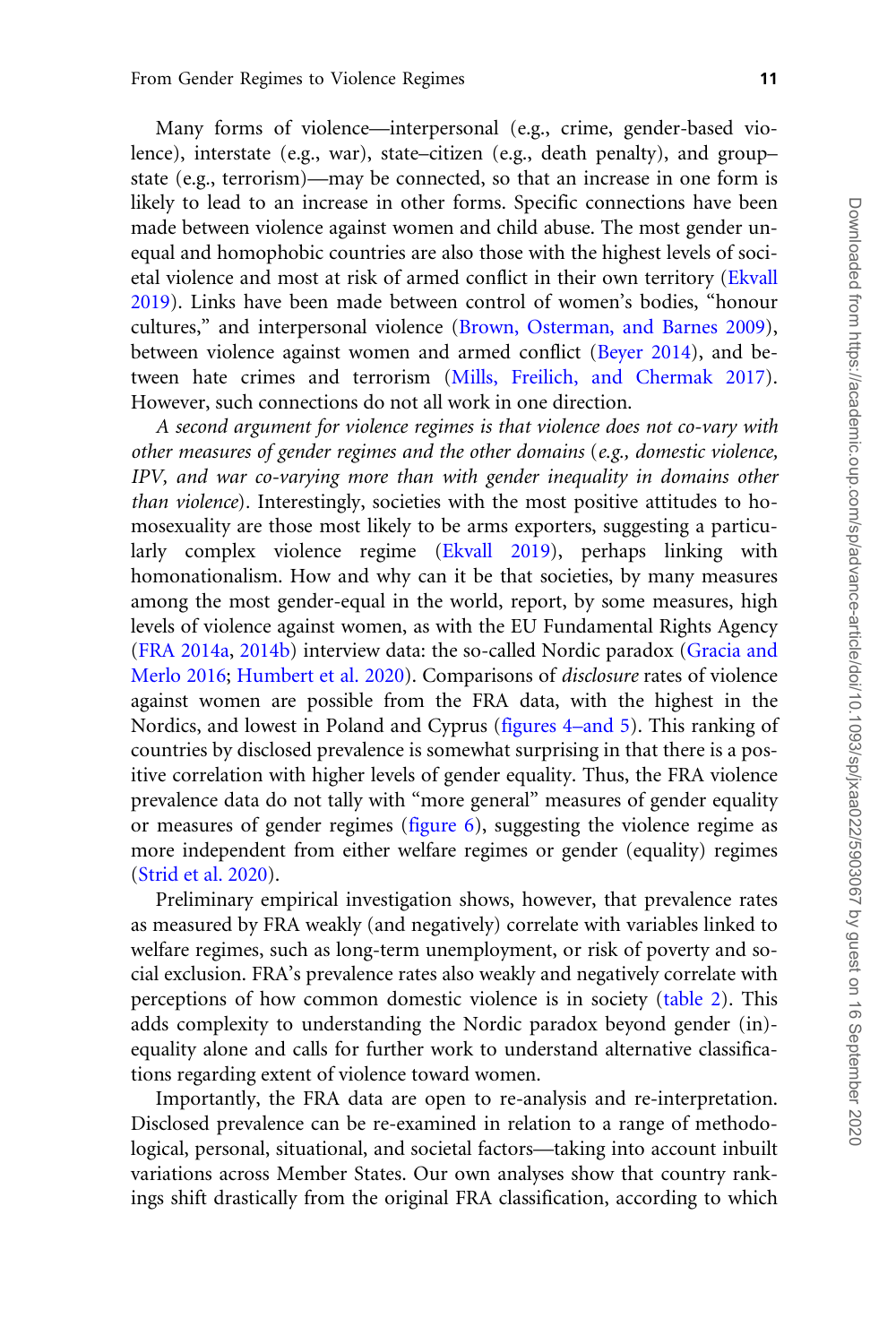

Figure 4. Disclosed prevalence of violence by EU Member State in 2012. Note: EU average 33%. Source: [EU Agency for Fundamental Rights \(2014a\)](#page-20-0).



Figure 5. Physical and/or sexual violence by a partner or a non-partner since the age of 15 years (2012). Source: [EU Agency for Fundamental Rights \(2014a\).](#page-20-0)

variables are considered. Using multilevel modeling, major changes in country rankings have been computed, with relative lowering (of relative prevalence) for Sweden and Finland; and relative raising for Italy and Cyprus ([Humbert](#page-20-0) [et al. 2020](#page-20-0); [Strid et al. 2019\)](#page-21-0). New classifications should not be understood as definitive, as rankings change according to which factors are considered.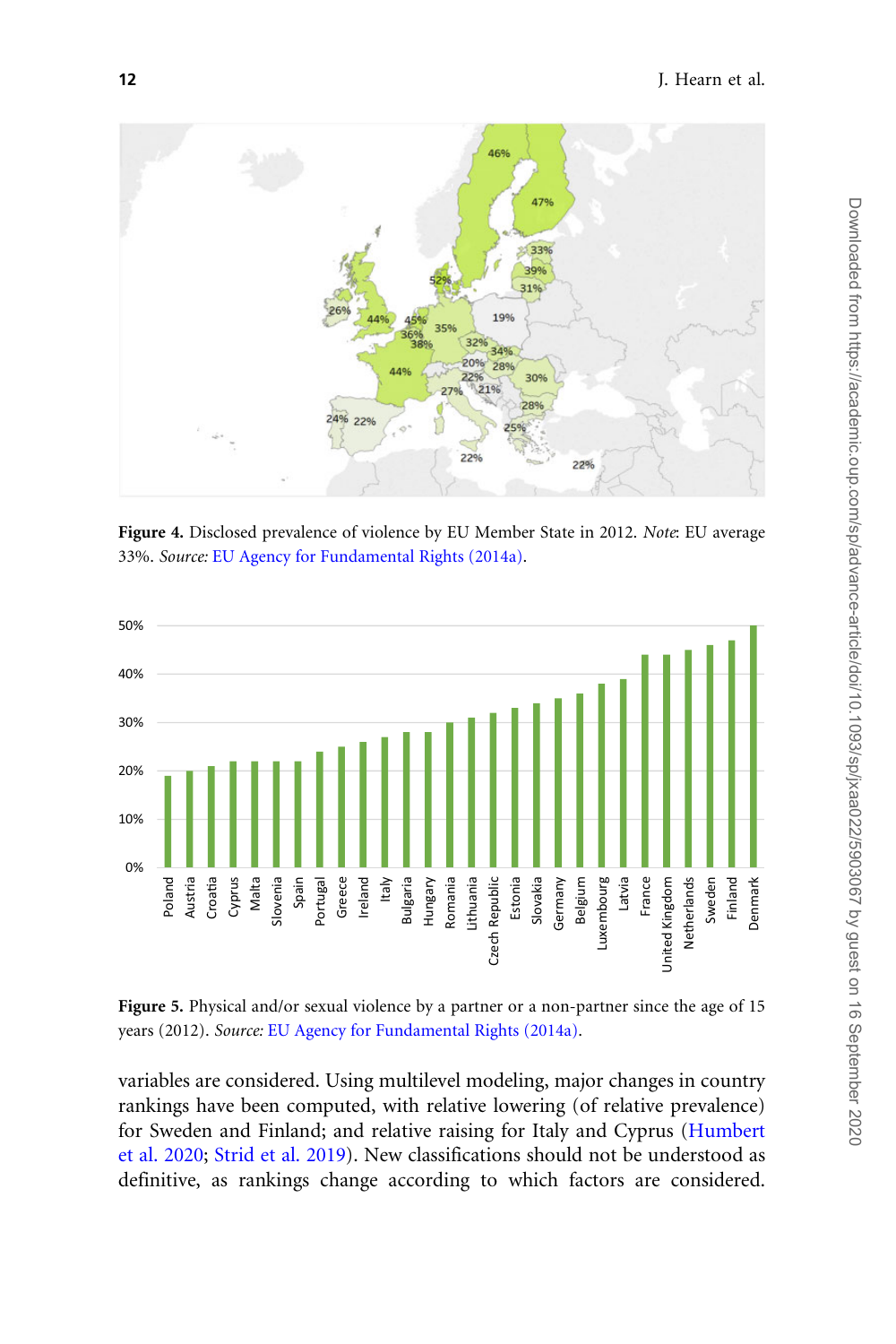<span id="page-12-0"></span>

Figure 6. Gender Equality Index and disclosed prevalence of violence against women (VAW). Source: [EU Agency for Fundamental Rights \(2014a\)](#page-20-0)

Prevalence surveys, however, only provide a partial picture. Measuring violence is more complicated than applying given measurement methods; it relates to conceptualizations and ontologies of violence.

In a gender regime approach, civil society, polity, and economy are all relevant domains. The main location of violence against women of much of the violence reported above is civil society; the polity is central in reforms and policy development; and perhaps surprisingly, being in employment appears to increase disclosed prevalence, but the societal level of women's employment appears to have no statistically significant effects on reported prevalence. There are several reasons why gender equality and violence may not always correlate: gender equality can reduce violence, but it can also make reporting violence more legitimate, even less shameful; it can lead to reactive "backlash" violence against women by some men. Finally, in some situations, previous societal or interpersonal violence or threat of violence may make violence, or at least physical violence, unnecessary to maintain dominance.

### Violence Regimes

The gender regime approach is useful and powerful, but there are differences from how we develop the violence regime as a framework for comparative, analytical, and policy work. The concept of violence regime is developed to interrogate if and how the institutionalization and production of violence co-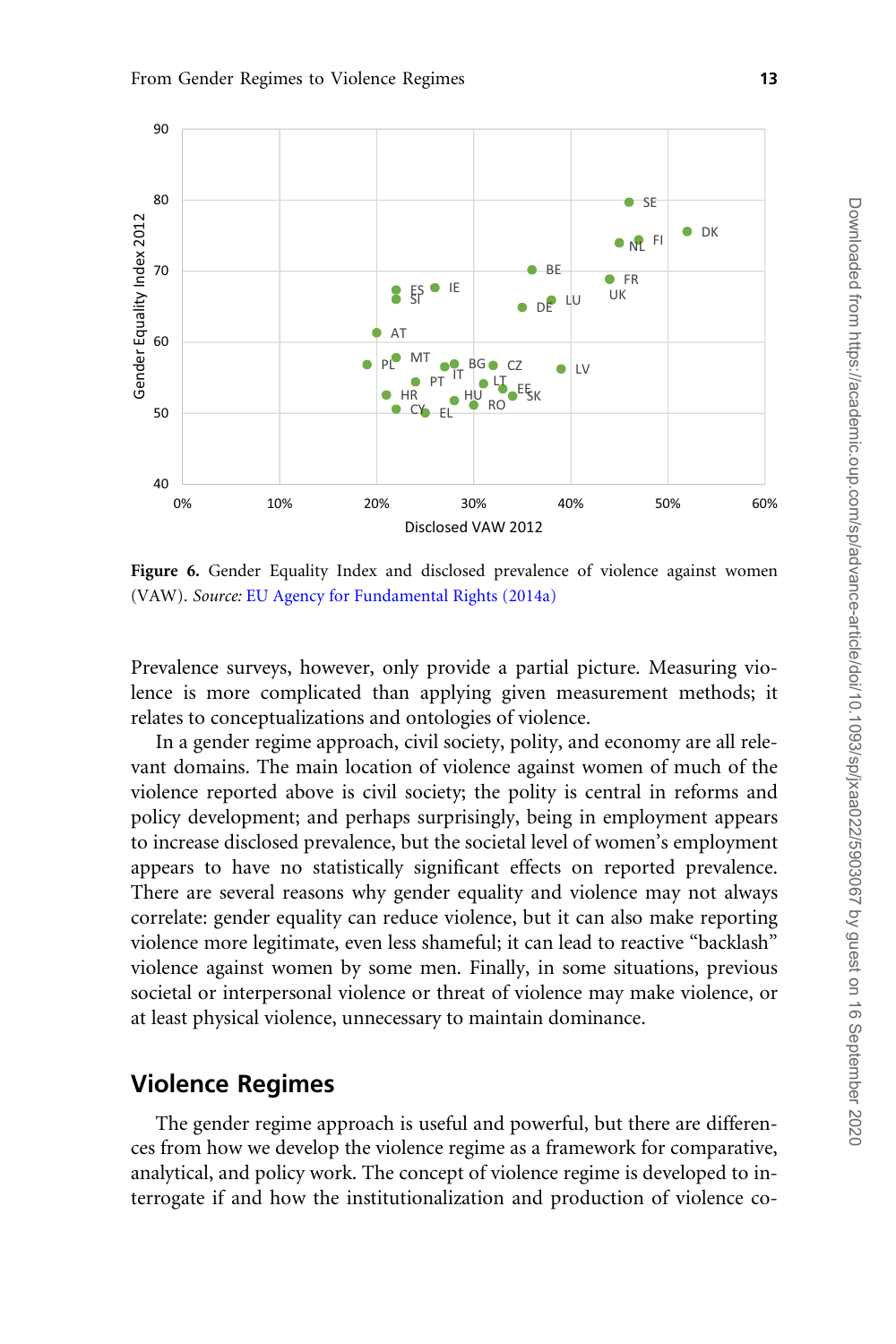|                                                                                                                                | Long-term<br>unemployment, risk of<br>$20 - 64$<br>years $(2018)$ | People at<br>poverty<br>and social<br>population<br>(2017) | Perception that<br>domestic violence and/or<br>against women<br>is very<br>exclusion total common (2016) | Physical<br>sexual<br>violence<br>against<br>women by<br>a partner<br>or a non-<br>partner since age<br>of 15 years<br>(2012) |
|--------------------------------------------------------------------------------------------------------------------------------|-------------------------------------------------------------------|------------------------------------------------------------|----------------------------------------------------------------------------------------------------------|-------------------------------------------------------------------------------------------------------------------------------|
| Long-term unem-<br>ployment, 20-64<br>years $(2018)$                                                                           | 1.00                                                              |                                                            |                                                                                                          |                                                                                                                               |
| People at risk of<br>poverty and so-<br>cial exclusion to-<br>tal population<br>(2017)                                         | 0.49                                                              | 1.00                                                       |                                                                                                          |                                                                                                                               |
| Perception that do-<br>mestic violence<br>against women is<br>very common<br>(2016)                                            | 0.16                                                              | 0.32                                                       | 1.00                                                                                                     |                                                                                                                               |
| Physical and/or<br>sexual violence<br>against women<br>by a partner or a<br>non-partner<br>since the age of<br>15 years (2012) | $-0.26$                                                           | $-0.35$                                                    | $-0.30$                                                                                                  | 1.00                                                                                                                          |

<span id="page-13-0"></span>Table 2. Correlations of violence and social exclusion factors

Sources: Long-term unemployment and people at risk of poverty and SE: Eurostat: [https://](https://ec.europa.eu/eurostat/data) [ec.europa.eu/eurostat/data](https://ec.europa.eu/eurostat/data)

Perception of DV: European Commission (2017): Eurobarometer 85.3 (2016). GESIS Data Archive, Cologne. ZA6695 Data file Version 1.0.0, doi:10.4232/1.12719. Physical and sexual violence: [FRA \(2014a,](#page-20-0) [2014b](#page-20-0)).

vary to constitute violence regimes and distinct systems. Previous work has theorized violence as a gendered, structural, temporal, and spatial continuum ([Cockburn 2004](#page-19-0), [2014](#page-19-0)), or perhaps continua, across multiple levels and spheres of social reproduction, especially within feminist political economy, international relations, security studies, and depletion approaches (Rai, Hoskyns, and Dania 2014; [True 2012](#page-22-0)). Cockburn's continuum of violence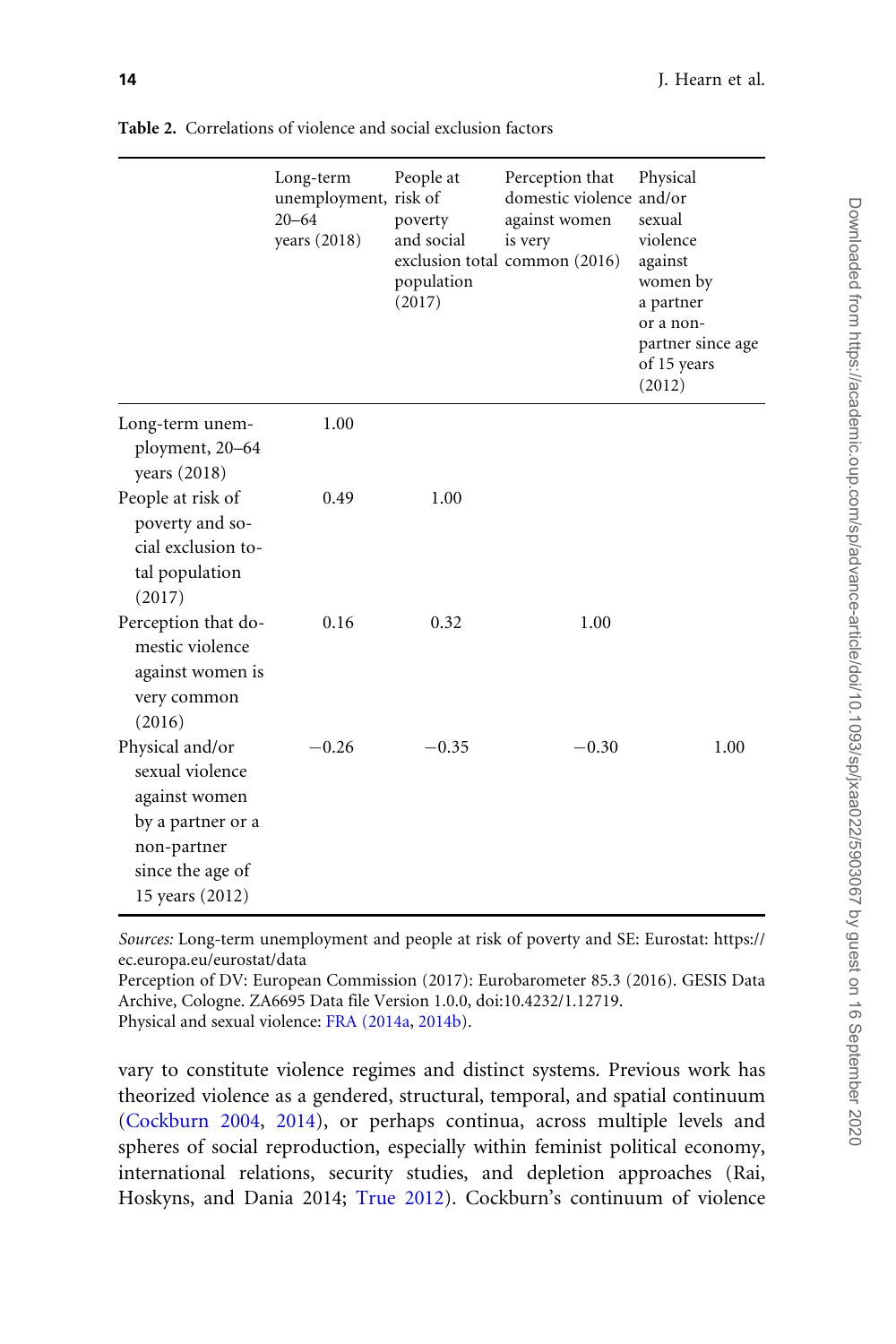spans from personal to international, including structural violence and economic distress, militarization and arming, discursive shifts in ideology, war and political terror, mobilization, disruptions of everyday life, brutalization of the body and sexual violence, peace processes—across pre-conflict, conflict, peace-making, and reconstruction (cf. [Hearn et al. 2020](#page-20-0)).

The violence regime concept continues this analytical mode and attends to both the production of violence and wider material-discursive politics of violence, including institutions, laws, and policy to counter violence, extent of criminalization of violence, constructions of what counts as violence, intersectionality ([Hearn et al. 2016](#page-20-0)), organized resistance to violence, and attitudes to violence. In the violence regime approach, violence is seen as a form of inequality, in itself [\(Hearn 2013](#page-20-0)), alongside other inequality regimes, such as gender and racialization cutting across domains. Theoretically, our approach concerns an autotelic ontology of violence [\(Schinkel 2010\)](#page-21-0), whereby violence is done for itself and begets further violence, and questions whether violence is always to be explained by "something else." Violence regimes stand alongside gender as a regime, rather than simply "next to" other domains of civil society, economy, and polity.

Violence and violence regimes are hierarchical and regulate and govern all domains. How this is done is an empirical question. Violence regimes can be understood as based in the greater co-variance of different forms of violence with each other than with their most relevant other institutional domain, and/ or lack of co-variance with other measures of gender regimes. Indicators of gender regimes and violence regimes can be compared with each other, and these indicators may or may not coincide or correlate. To conceptualize violence regimes further means broadening understandings of violence.

#### Broadening Violence in Violence Regimes

A conceptual framework of violence regimes forces consideration of different scopes of what is to count as violence—from direct killing to more openended approaches in which violence and violation are less easily seen in narrow agentic terms. This means identifying differential understandings: differential (violent) truths, of violence. Different violence regimes are themselves likely to entail different understandings of violence, how broadly violence is understood, and what forms of violence are included.

To move beyond the minimal violence regime approach requires attention to more than physical injury and more than what [Walby et al. \(2017\)](#page-22-0) call le-gal, or state, violence [\(table 1\)](#page-7-0). Definitions and labeling of violence range across intention, harm, damage, temporality, as well as physical, sexual, emotional, representational, organizational, and so on. Multiple meanings of violence include: domestic violence, violence against women, gender-based violence, intimate partner violence, public violence, indirect violence, institutional violence, and structural violence. Structural violence can refer to, for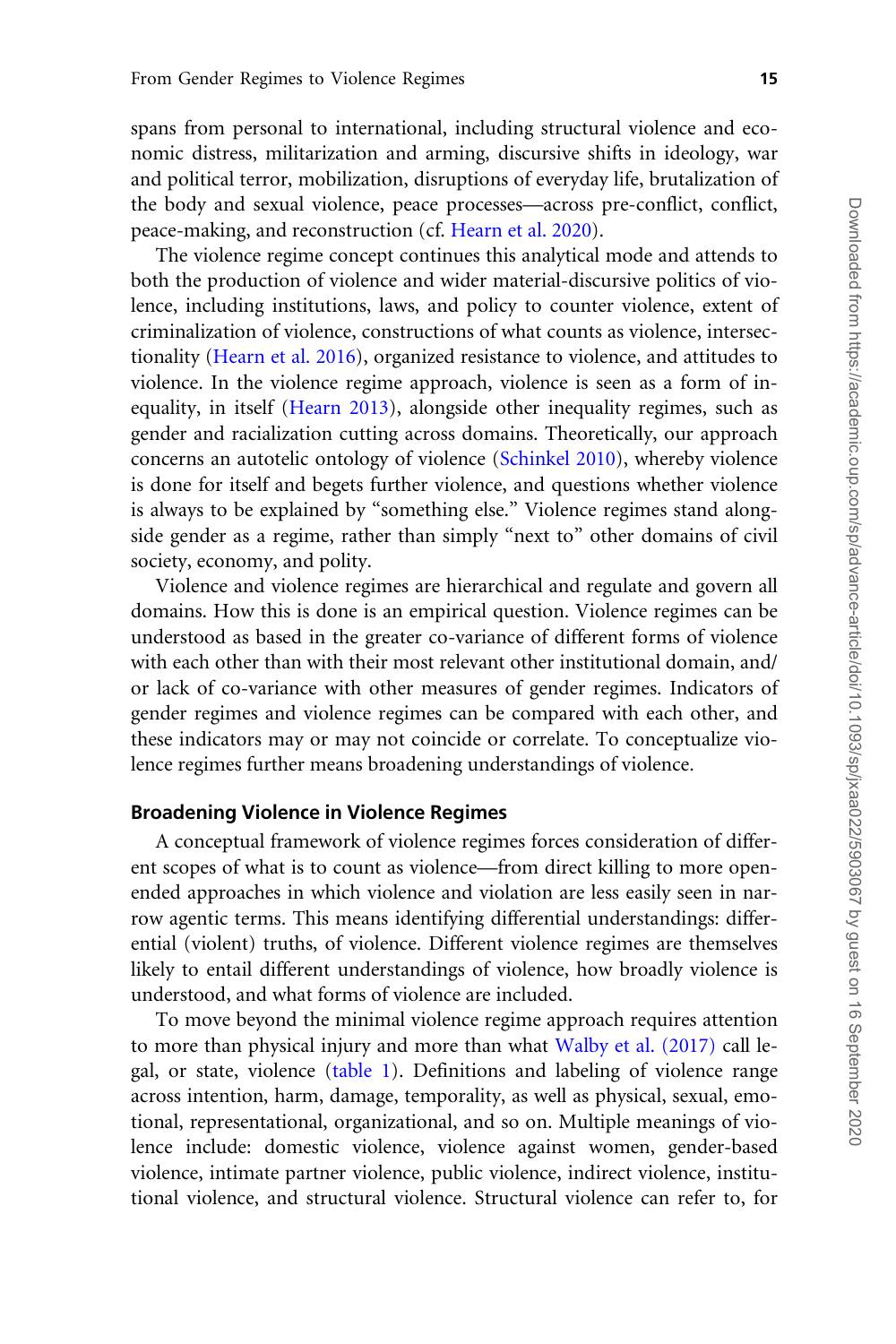example, institutional violence; violent (effects of) global inequalities; war and collective violence; structural relations historically violent or underwritten by violence; or conditions (re)producing violence. Considering violence in this broadening manner links with problematization of the private/public, impacts of technology on violence, transnational violence, long-term feminist work on violences of all kinds, interconnectedness of multiple violences, and contestations of what violence is. Forms of violence unacknowledged in one historical period, for example, marital rape, may become acknowledged subsequently.

In handling the diversity of violences (see Appendix), violence regimes can be seen as relatively autonomous and contradictory across different scopes of violence. They concern both direct and indirect violence across four clusters or pillars of comprehensiveness: deadly (or minimal), damaging, diffuse, dispersed (or maximal). These pillars vary in both (material) manifestation and (discursive) understanding of violence, extending Cockburn's continuum of violence (pre-conflict, conflict, peace-making, reconstruction) to a more open-ended, inclusive framework of enactment, policy, activism, and political contestation:

- deadly: manifestations of violence with a potential to kill, usually direct and directed toward someone (as a "victim" or "object"), as in deadly (or minimal) violence;
- damaging: manifestations of violence/violations with potential to harm or injury, usually direct and directed toward someone (as "victim" or "object");
- diffuse: underpinnings to manifestations of violence, usually less direct, and directed toward a group, usually with an identifiable "victim" or "object"; and
- dispersed: other manifestations not necessarily understood as violence, usually indirect, sometimes toward a group but with a less easily identifiable "victim" or "object".

Moreover, the pillars operate at micro- (interpersonal), meso-, and macrolevels. They move from deadly homicide, femicide, death penalty, and militarism [\(table 1\)](#page-7-0), to broader conceptions of damaging violence, such as recorded violent crime, violence against the person, IPV, and stalking. Beyond those direct violences lie indirect, diffuse violences, including legitimizations and regulations of violence, and dispersed violences not usually recognized as such.

This last cluster of dispersed violence, of what is not yet accepted, measured, or politicized as violence is especially important; it raises wider questions of what constitutes violence? It includes systemic violence, transnational violence, environmental and slow violence, colonialist and capitalist violence, and symbolic and epistemic violence and violations. This suggests a much more open-ended understanding of the production of violence. This aspect of violence regimes connects with broader theorizing on violence as a constituent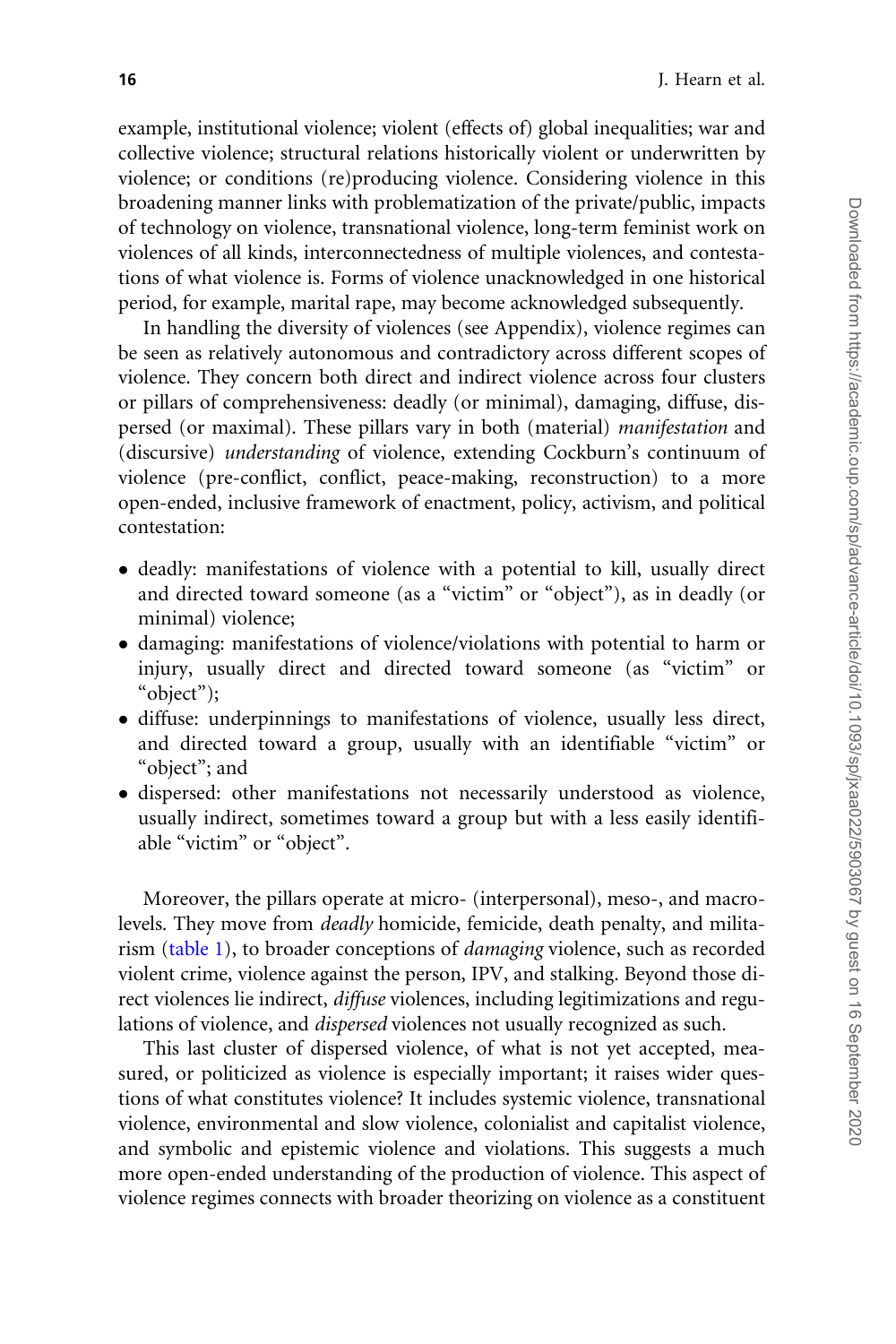element of social and societal life [\(Evans and Carver 2017;](#page-20-0) [Hanssen 2000;](#page-20-0) [Lawrence and Karim 2007](#page-20-0); [Schinkel 2010](#page-21-0)). Seen thus, violence acts to produce economy, polity, and civil society and underlies economy, polity, and civil society, and their social organization.

Violence can practically and theoretically be a point of departure to examine and intervene in social life. Understanding violence thus forces a shift from seeing violence as incidental, aberrant, isolated, and exceptional. Wider framing of violence highlights historical and structural forms and impacts of violence, as in colonialism and imperialism. Without this wider reach, the study of violence, as domains, regimes, and/or systems, is likely to remain at the level of methodological nationalism and statism, and global-Northerncentered. Challenges posed by blurring of violence into control, power, and dominance should not inhibit analysis, certainly not on political and policy grounds. Indeed, all pillars of violence are relevant in conceptualizing violence regimes and violence as an inequality regime.

#### Conclusion: Violence Regimes and Gender Violence Regimes

To summarize, in relation to the Special Section that engages critically with the gender regime framework this article contributes to, we identify several distinctions between Walby's gender regime approach and our violence regime approach. First, Walby's violence domain is constituted by the combination of interpersonal violence, military violence, policing, and imprisonment. It is "institutional," including only formal institutions. In keeping with earlier definitions of regime, we include informal institutions, norms, attitudes, and values.

Second, the concept of regime draws on, but is not determined or defined solely by, to rule and govern; domain and systems lack this connotation.

Third, conceptually, "violence regimes" assist re-thinking the scope and range of forms of violence, and how it should be conceptualized as social relations. "What is violence?" becomes an analytically and empirically open question, rather than taking predefined forms of violence as given points of departure.

Fourth, Walby argues for going beyond the notion of a "society in which economy, polity, and civil society and relations of inequality are congruent with each other in the same territory," but "domain" is still linked to one society: the nation-state. We see violence regimes as national and transnational, as is clear with supranational configurations, global institutions, cross-boundary violences, online violations, as elaborated in transnational patriarchies ([Hearn](#page-20-0) [2015\)](#page-20-0).

Fifth, according to Walby, the distinction between systems and their environment does not presume hierarchy between domains; our violence regime approach does.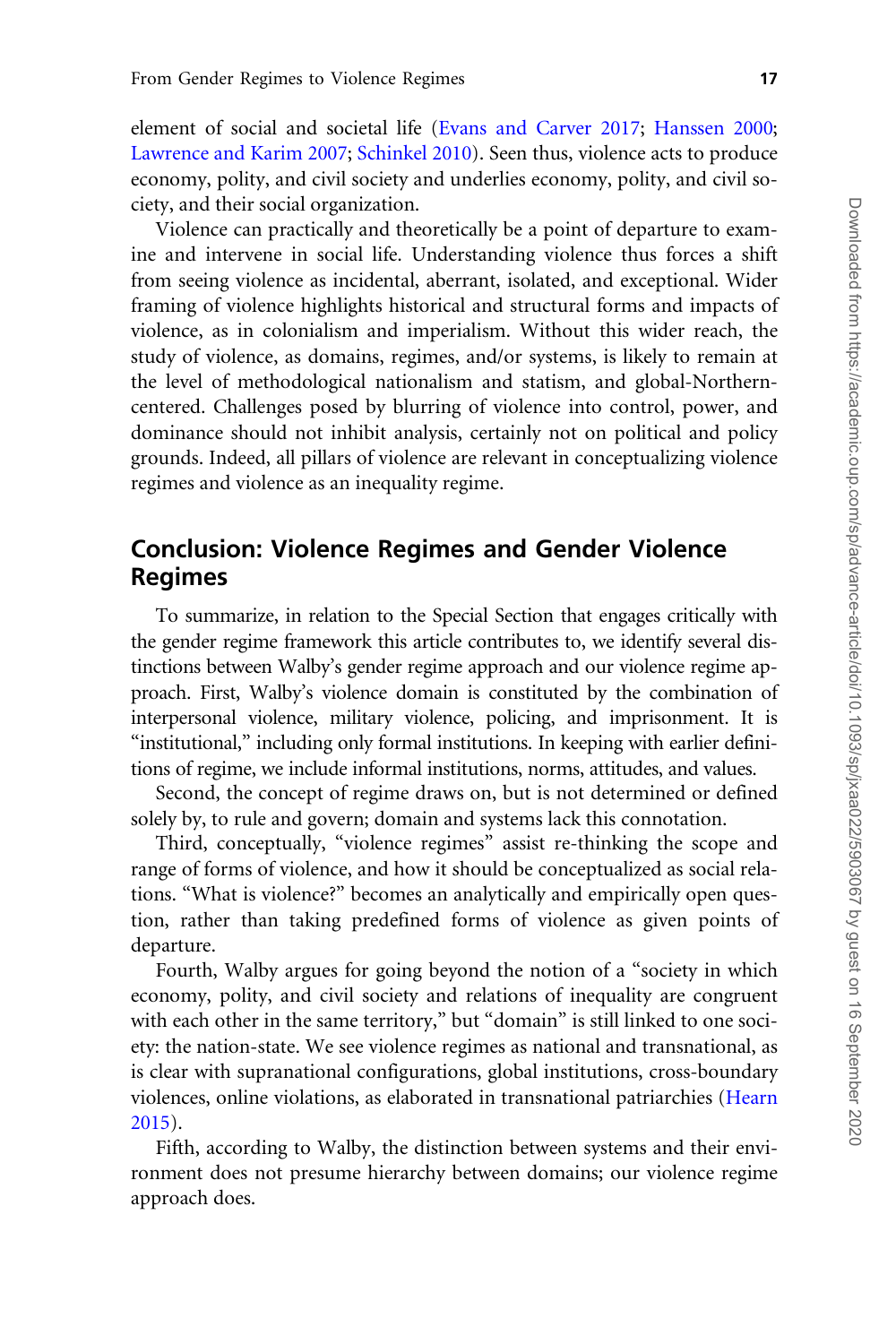Finally, measuring violence always brings methodological–ontological–epistemological challenges. Direct physical violence is not always necessary, especially following earlier violence or threat or existence of structural violence and power imbalance, as in slavery, colonialism, imperialism, capitalism, and patriarchy.

\*\*\*

Feminist work in international relations and contexts in conflict and postconflict zones have made clear the gendered global nature of violence. Our approach builds on this in emphasizing how specific violence regimes take violence, not only as context but as autotelic, as point of departure, enabling and centering the interrogation of the interconnectedness of multiple forms of violence: interpersonal, intrastate, interstate, trans-state. Violence regimes is a fruitful approach in examining the strengths and weaknesses of alternative ways of re-thinking the shaping of violence, critically framed as social fact, system, process, institution(s), autotelic, inequality in its own right, structure, and regimes of (violent) truth. Violence is material-discursive; it needs analyzing both more materially and more discursively. These are both empirical questions and conceptual and theoretical questions.

Violence is both as an institutional domain, and a macro-regime that works both across and between all institutions, domains and structures. A violence regime can be understood as a particular structure, a general societal structure, and a system, in interaction with other systems. Violence regimes can be used to deepen analysis of patriarchy, policy, and inequality. One way forward for a deepened analysis of violence in welfare and gender regimes lies in the intersections of sociological work on violence and feminist international relations scholarship, through the concept of violence regime.

#### Notes

Jeff Hearn is Senior Professor, Gender Studies, Orebro University, Sweden; Professor of Sociology, University of Huddersfield, UK; Professor Emeritus, Hanken School of Economics, Finland; Professor Extraordinarius, University of South Africa; Fellow, Academy for the Social Sciences (UK); and honorary doctor in Social Sciences, Lund University, Sweden. He is co-chair of RINGS: International Research Association of Institutions of Advanced Gender Studies; co-managing editor of Routledge Advances in Feminist Studies and Intersectionality book series; and coeditor of NORMA: the International Journal for Masculinity Studies. His current research focuses on gender, sexuality, violence, organizations, policy, and transnational processes. Recent books include: Revenge pornography: Gender, sexuality and motivations, with Matthew Hall (Routledge, 2017); Engaging youth in activist research and pedagogical praxis: Transnational and intersectional perspectives on gender, sex, and race, coedited with Tamara Shefer, Kopano Ratele and Floretta Boonzaier (Routledge, 2018); Unsustainable institutions of men: Transnational dispersed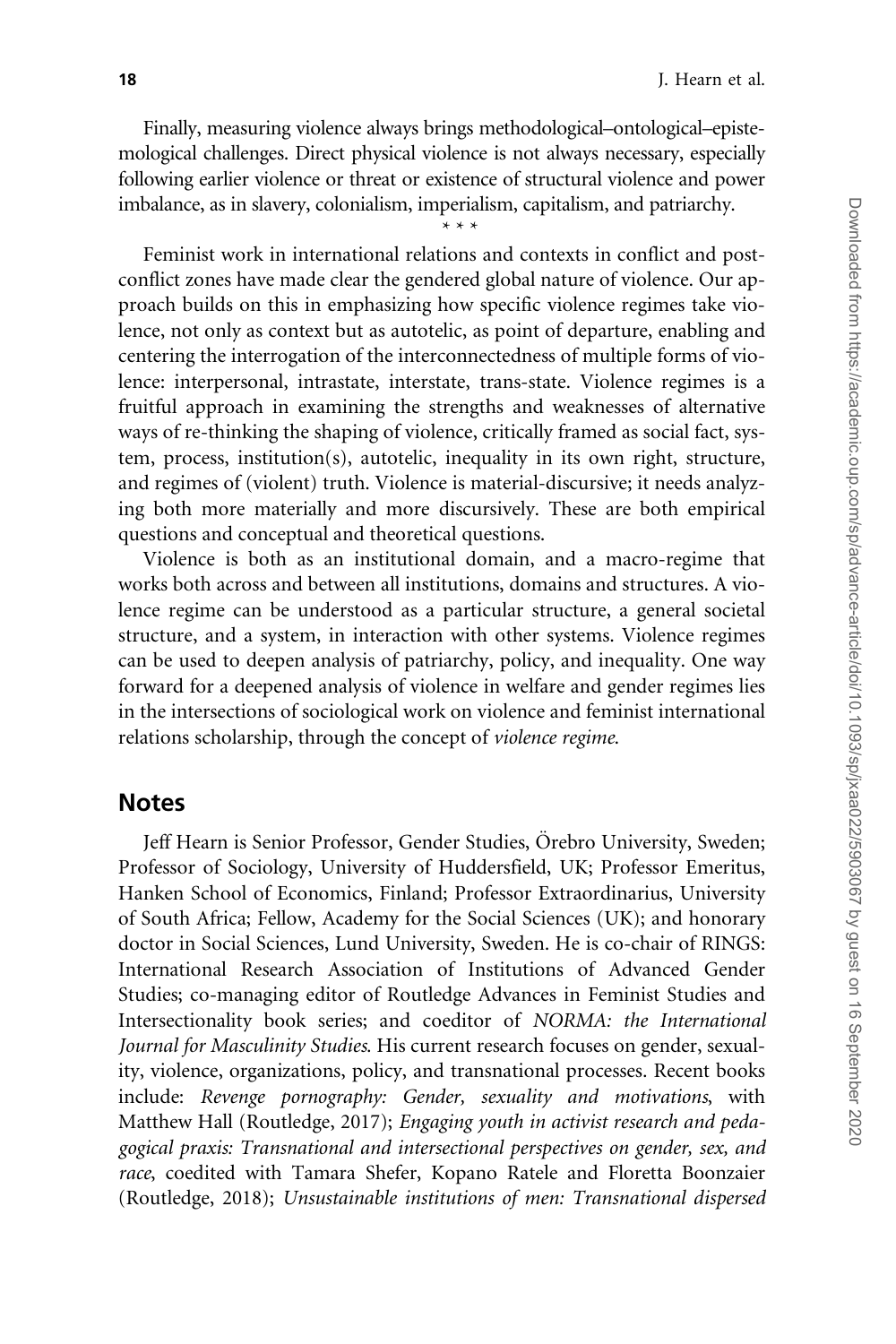centres, gender power, contradictions, coedited with Ernesto Vasquez del Aguila and Marina Hughson (Routledge, 2019); Age at Work, with Wendy Parkin (Sage, in press).

Sofia Strid is Associate Professor and Senior Lecturer in Gender Studies, Örebro University, Sweden and a Co-Director of GEXcel International Collegium for Advanced Transdisciplinary Gender Studies. Her current research focuses on gender, violence, and feminist politics. She is the PI of the Swedish Research Council-funded Violence Regimes (2018–2021), which examines the politics, prevalence, and institutionalization of violence in the EU. She is the coauthor of The concept and measurement of violence against women and men, lead author Sylvia Walby (Policy Press, 2017), and Honour based violence among youth in metropolitan Sweden (Stockholm City, 2018). Other recent publications include: "Patriarchy fights back: Violent opposition to gender equality in online contexts" (2018), Routledge volume, edited by Mieke Verloo, and "Intersectional complexities in gender-based violence politics" (2019) with Mieke Verloo, Routledge volume, edited by Eléonore Lépinard and Elizabeth Evans.

Anne Laure Humbert is a Reader in Gender and Diversity and Director of the Centre for Diversity Policy Research and Practice at Oxford Brookes University. Anne has worked extensively on developing methodologies and indicators for measuring gender equality in multiple settings. She specializes in applying advanced quantitative methods to comparative social and economic analysis. Some recent projects include exploring the impact of gender and diversity in STEM research teams (GEDII); implementing gender equality plans in universities across Europe (GEARING-Roles); violence regimes in Europe; assessing the feasibility of creating an award or certification system for gender equality in Europe (CASPER). Some recent publications include: "A rights-based approach to board quotas and how hard sanctions work for gender equality", European Journal of Women's Studies 2019, with Kelan and Clayton-Hathway; and "The perils of gender beliefs for men leaders as change agents for gender equality" European Management Review 2018, with Kelan and van den Brink.

Dag Balkmar is Associate Professor and Senior Lecturer in Gender Studies, Örebro University, Sweden. He has published widely on violence, men and masculinities, and mobilities. His current research focuses on violence and policy, as part of the Swedish Research Council-funded project Violence Regimes, and mobility, risk, violence, safety and security, as PI of the Vinnova-funded Trucks for All: Developing norm-critical innovation. Recent publications include "Violent mobilities: men, masculinities and road conflicts in Sweden" Mobilities 2018; and "Masculinity and autonomous vehicles: A degendered or resegregated future system of automobility?" Transfers 2018, with Ulf Mellström.

Marine Delaunay is a postdoctoral researcher in sociology at the Centre Emile Durkheim, University of Bordeaux, France, and a visiting researcher in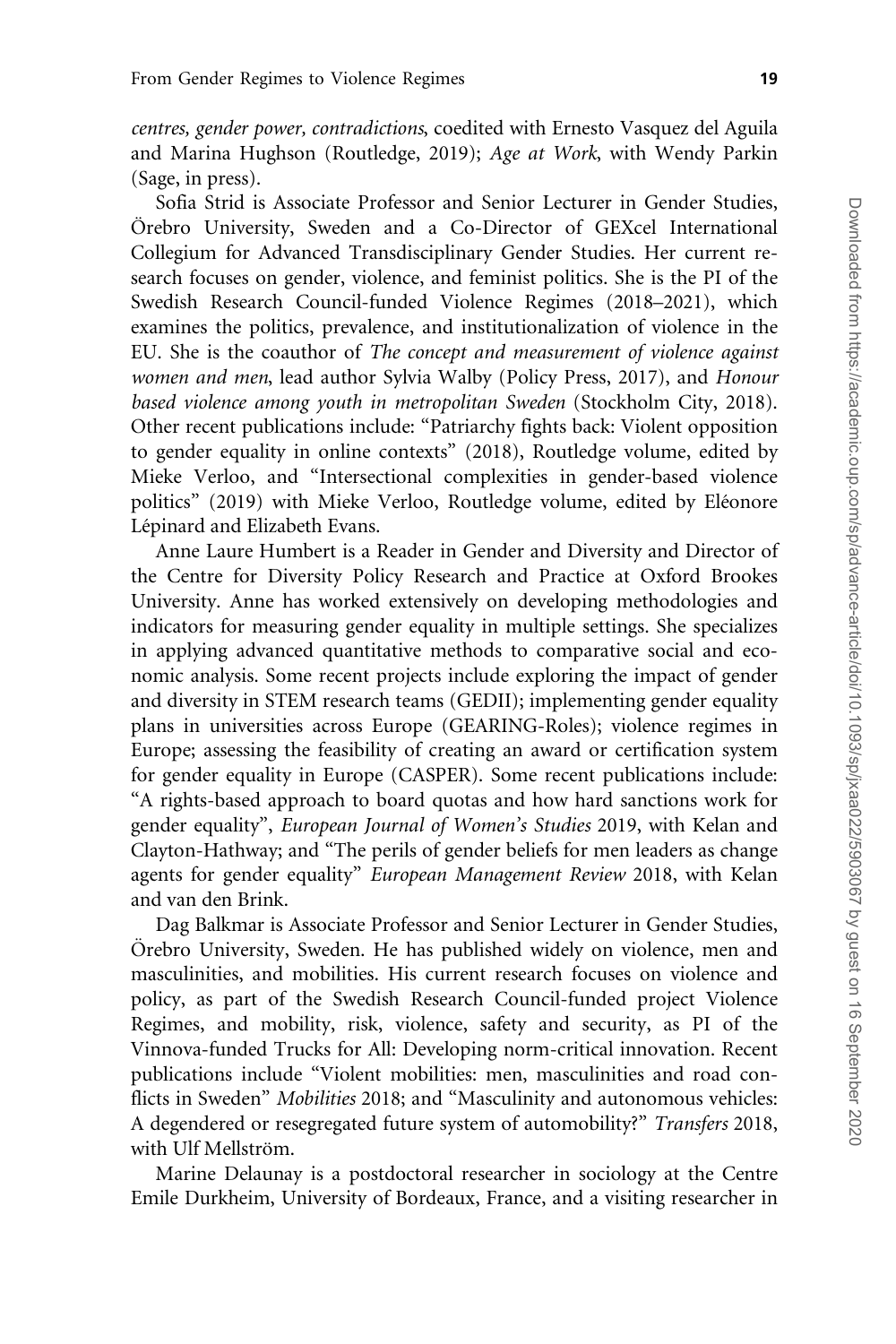<span id="page-19-0"></span>Gender Studies, Örebro University, Sweden. Her PhD project, "Réguler les risques ou punir pour éduquer? Les violences entre partenaires intimes saisies par les institutions pénales françaises et suédoise" ["The Comparative Method as a Tool to Highlight Cultural Patterns: The Judicial Treatment of Intimate Partner Violence in Sweden and France"], was completed in 2019, funded by the French Ministry of Research and Higher Education and compares the judicial systems on violence against women in France and Sweden. She has presented her work on violence widely, for example, at the International Sociological Association, Toronto, 2018; Progressive Connexions Interdisciplinary Life, Sexual and Gendered Violence conference, Vienna, 2017; Conférence Internationale Genre, sexualité et culture Casablanca, 2017; and Nordic Conference on Men and Masculinities: Politics, Policy, Praxis, Örebro, 2017.

1. This paper derives from the project "Regimes of Violence: Theorising and Explaining Variations in the Production of Violence in Welfare State Regimes," funded by Swedish Research Council, Grant 2017-01914.

#### Acknowledgements

We are grateful to anonymous reviewers and the editor for their constructive feedback.

## References

- Abraham, Margaret. 2019. Power, violence and justice. International Sociology 34 (3): 243–55.
- Balkmar, Dag, LeeAnn Iovanni, and Keith Pringle. 2009. A reconsideration of two "welfare paradises". Men & Masculinities 12 (2): 155–74.
- Beyer, Anna Cornelia. 2014. Inequality and violence. Farnham: Ashgate.
- Bourdieu, Pierre. 1998. Masculine domination. Cambridge: Polity.
- Brown, Ryan P., Lindsey L. Osterman, and Collin D. Barnes 2009. School violence and the culture of honor. Psychological Science 20 (11): 1400–1405.
- Caprioli, Mary. 2005. Primed for violence: The role of gender inequality in predicting internal conflict. International Studies Quarterly 49 (2): 161–78.
- Cockburn, Cynthia. 2004. The continuum of violence: A gender perspective on war and peace. In Sites of violence: gender and conflict zones, ed. Wenona Giles and Jennifer Hyndman, 24–44. Los Angeles: Univ. of California Press.
- 2014. A continuum of violence: Gender, war and peace. In The criminology of war, ed. Ruth Jamieson, 357–75. London: Aldgate.
- Connell, Raewyn. 1987. Gender and power. Cambridge: Polity.
- Delaunay, Marine. 2019. Les violences entre partenaires intimes: de l"indignation politique et morale aux pratiques routinières des institutions pénales. Une comparaison entre la France et la Suède. Doctoral thesis, University of Bordeaux.
- Ekvall, Asa. 2019. Gender inequality, homophobia and violence. Doctoral thesis, University of Antwerp; Erasmus University of Rotterdam.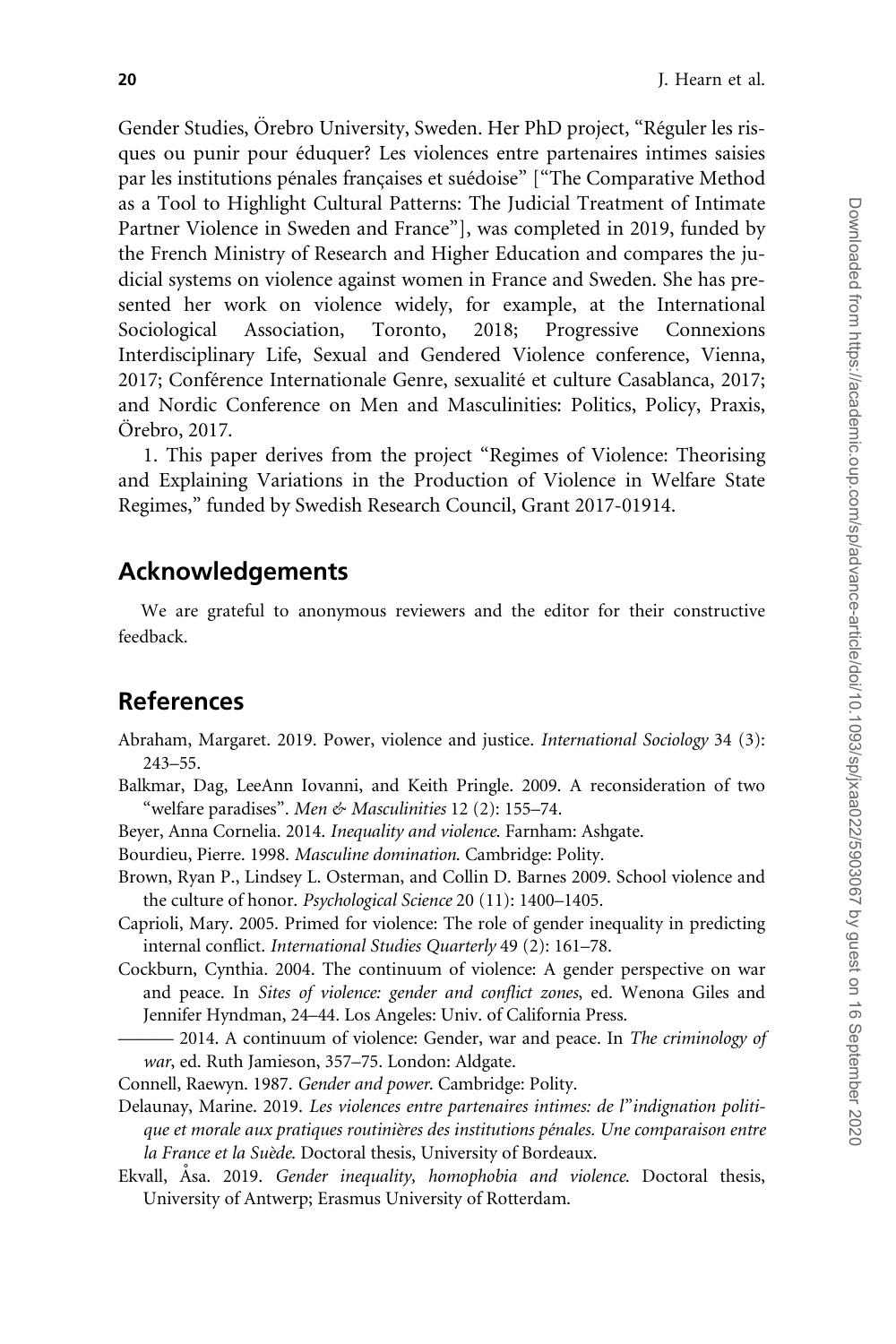- <span id="page-20-0"></span>Esping-Andersen, Gøsta. 1990. The three worlds of welfare capitalism. Cambridge: Polity.
- EU Agency for Fundamental Rights (FRA). 2014a. Violence against women: An EU wide survey—main results report.
- ——. 2014b. Violence against women: An EU wide survey—survey methodology, sample and fieldwork.
- Evans, Brad, and Terrell Carver. eds. 2017. Histories of violence. London: Zed.
- Gentry, Caron E., Laura J. Shepherd, and Sjoberg Laura, eds. 2018. Routledge handbook of gender and security. Abingdon: Routledge.
- Giddens, Antony, and Philip W. Sutton. 2017. Essential concepts in sociology. Cambridge: Polity/Wiley.
- Gracia, Enrique, and Juan Merlo. 2016. Intimate partner violence against women and the Nordic Paradox. Social Science & Medicine 157: 27–30.
- Hanssen, Beatrice. 2000. Critique of violence: Between poststructuralism and critical theory. London: Routledge.
- Hearn, Jeff. 2013. The sociological significance of domestic violence: Tensions, paradoxes, and implications. Current Sociology 16 (2): 152–70.

- 2015. Men of the world: Genders, globalizations, transnational times. London: Sage.

- Hearn, Jeff, Kopano Ratele, Tamara Shefer, and Anisur Rahman Khan. 2020. Men, masculinities and peace, justice, conflict and violence: A multi-level overview. In Routledge handbook of feminist peace research, ed. Tanya Väyrynen, Élise Féron, Peace Medie, Swati Parashar, and Catia C. Confortini. London: Routledge.
- Hearn, Jeff, Sofia Strid, Liisa Husu, and Mieke Verloo. 2016. Interrogating violence against women and state violence policy: Gendered intersectionalities and the quality of policy in the Netherlands, Sweden, and the UK. Current Sociology 64 (4): 551–67.
- Holter, Øystein Gullvåg. 2014. "What's in it for men?" Old question, new data. Men & Masculinities 17 (5): 515–48.
- Hudson, Valerie M., Bonnie Ballif-Spanvill, Mary Caprioli, and Chad F. Emmett 2012. Sex and world peace. New York: Columbia University Press.
- Humbert, Anne Laure, Sofia Strid, Jeff Hearn, and Dag Balkmar. 2020 (submitted for review). Undoing the "Nordic Paradox": Factors affecting rates of disclosed violence against women across the EU. PLOS One.
- Kelly, Liz. 1988. Surviving sexual violence. Cambridge: Polity.
- Kössler, Reinhart. 2003. The modern nation state and regimes of violence: Reflections on the current situation. Ritsumeikan Annual Review of International Studies 2: 15–36.
- Krasner, Stephen D. 1982. Structural causes and regime consequences: Regimes as intervening variables. International Organization 36 (2): 185–205.
- Lawrence, Bruce B., and Aisha Karim, eds. 2007. On violence: A reader. Durham, NC: Duke University Press.
- Lewis, Jane. 1992. Gender and the development of welfare regimes. Journal of European Social Policy 2 (3): 159–73.
- Lister, Ruth. 2009. A Nordic nirvana? Gender, citizenship, and social justice in the Nordic welfare states. Social Politics 16 (2): 242–78.
- Lombard, Nancy, ed. 2018. Routledge handbook of gender and violence. Abingdon: Routledge.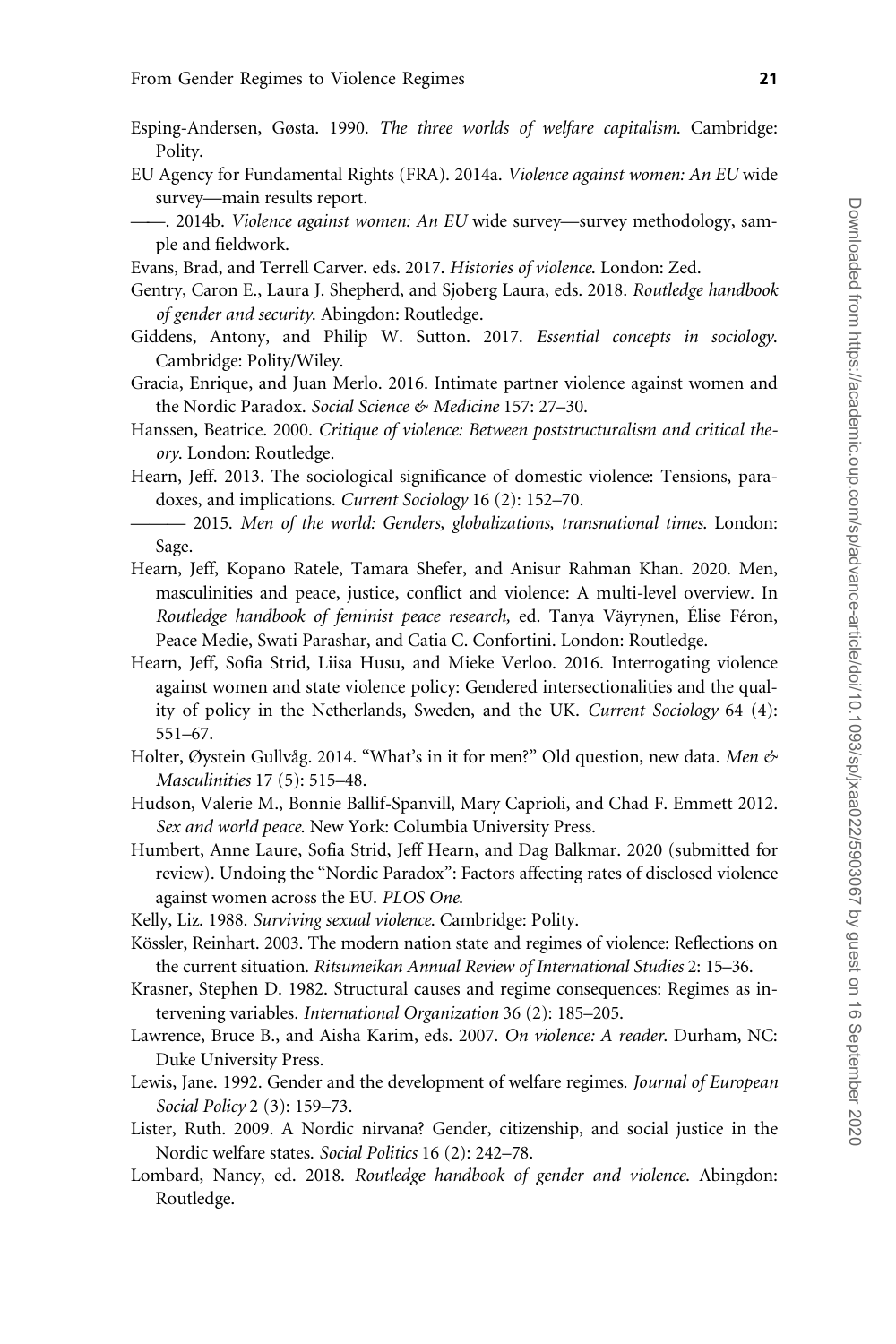- <span id="page-21-0"></span>McGarry, Ross, and Sandra Walklate, eds. 2016. The Palgrave handbook of criminology and war. Basingstoke: Palgrave Macmillan.
- McKie, Linda. 2006. Sociological work on violence. Sociological Research Online 11 (2), [https://doi.org/10.5153/sro.1252.](https://doi.org/10.5153/sro.1252)
- Meger, Sara. 2016. Rape loot pillage: The political economy of sexual violence in armed conflict. New York: Oxford University Press.
- Mills, Colleen E., Joshua D. Freilich, and Steven M. Chermak. 2017. Extreme hatred: Revisiting the hate crime and terrorism relationship to determine whether they are "close cousins" or "distant relatives". Crime & Delinquency 63 (10): 1191–1223.
- Nı´ Aola´in Fionnuala, Naomi Cahn, Dina Francesca Haynes, and Nahla Valji, eds. 2018. Oxford handbook on gender and conflict. Oxford: Oxford University Press.
- Orloff, Ann. 1993. Gender and the social rights of citizenship state policies and gender relations in comparative research. American Sociological Review 58 (3): 303–28.
- O"Toole, Laura L., and Jessica R. Schiffman, eds. 1997. Gender violence: Interdisciplinary perspectives. New York: New York University Press.
- Pease, Bob. 2019. Facing patriarchy. London: Zed.
- Pringle, Keith. 2005. Neglected Issues in Swedish child protection policy and practice. In Tackling men's violence in families, ed. Maria Eriksson. Marianne Hester. Suvi Keskinen, and Keith Pringle, 155–70. Bristol: Policy.
	- 2011. Comparative studies of well-being in terms of gender, ethnicity and the concept of "bodily citizenship". In The limits of gendered citizenship: Context and contradictions, ed. Elżbieta H. Oleksy, Jeff Hearn, and Dorota Golańska, 137–56. New York: Routledge.
- Pringle, Keith, Dag Balkmar, and LeeAnn Iovanni. 2010. Trouble in paradise: Exploring patterns of research and policy response to men's violence in Denmark and Sweden. NORA: Nordic Journal of Feminist and Gender Research 18 (2): 105–21.
- Rai, Shirin M., Catherine Hoskyns, and Dania. Thomas 2014. Depletion: The cost of social reproduction. International Feminist Journal of Politics 16 (1): 86–105.

Ray, Larry. 2011. Violence and society. London: Sage.

- Rittberger. Volker, with assistance of Mayer, Peter, eds. 1993. Regime theory and international relations. Oxford: Clarendon Press.
- Sainsbury, Diane, ed. 1999. Gender and welfare state regimes. Oxford: Oxford University Press.
- Sainsbury, Diane. 2006. Immigrants" social rights in comparative perspective: Welfare regimes, forms in immigration and immigration policy regimes. Journal of European Social Policy 16 (3): 229–44.
- Schinkel, Willem. 2010. Aspects of violence: A critical theory. Basingstoke: Palgrave Macmillan.

- 2013. Regimes of violence and the trias violentiae. European Journal of Social Theory 16 (3): 310–25.

- Strid, Sofia, Anne Laure Humbert, Dag Balkmar and Jeff Hearn. 2019. On violence policy and "women friendly" welfare regimes: From gender regimes to (gender) violence regimes? Conference paper, European Conference on Politics and Gender, Amsterdam, 4–6 July.
- Strid, Sofia, Anne Laure Humbert, Jeff Hearn, and Dag Balkmar. 2020 (submitted for review). States of violence: From welfare regimes to violence regimes. Journal of European Social Policy.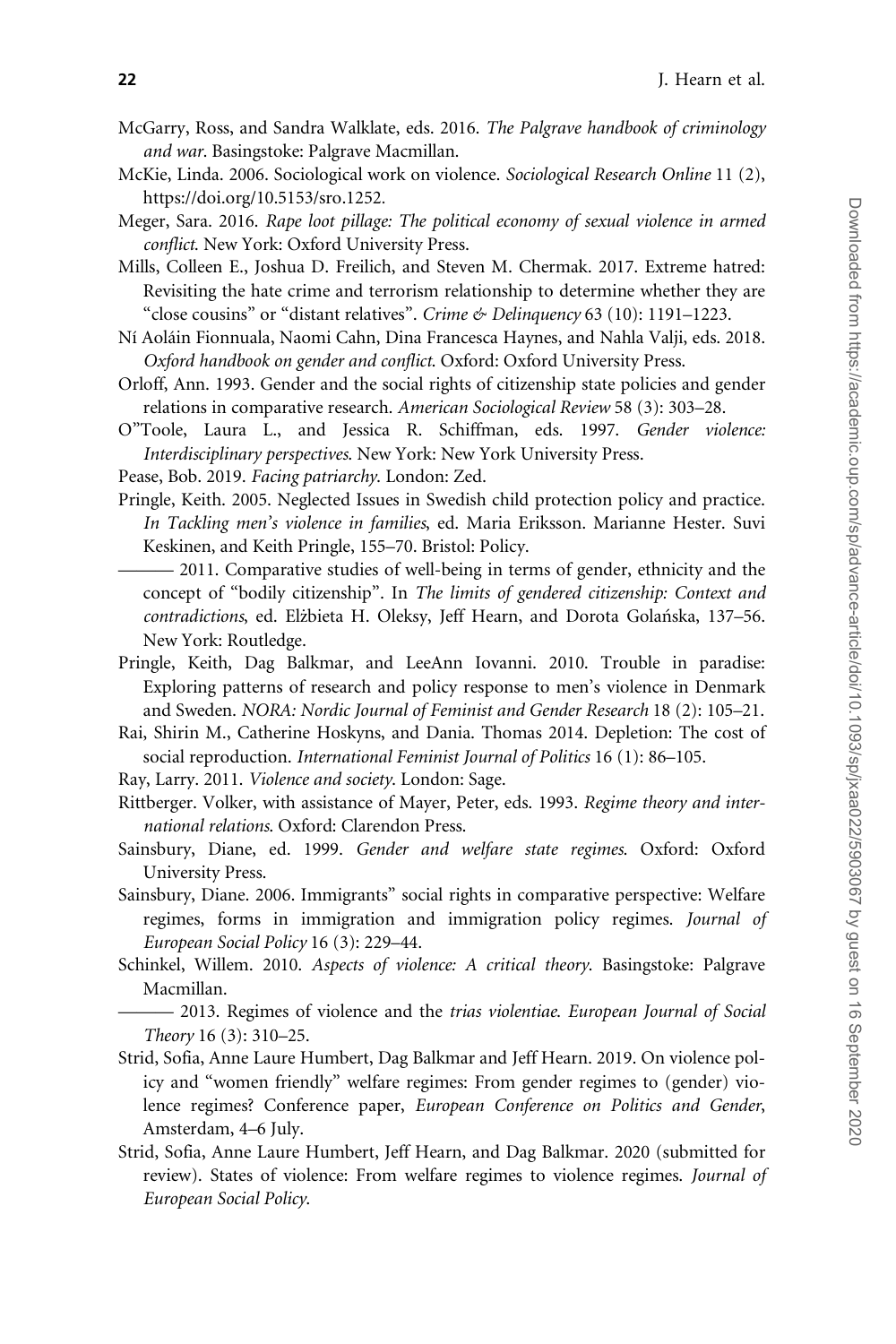- <span id="page-22-0"></span>Strid, Sofia, Sylvia Walby, and Jo Armstrong. 2013. Intersectionality and multiple inequalities: Visibility in British policy on violence against women. Social Politics 20 (4): 558–81.
- Sörensen, Kerstin and Christina Bergqvist. (2002) Gender and the social democratic welfare regime. Stockholm: Arbetslivsinstitutet.
- Tilly, Charles. 1990. Coercion, capital, and European states, A.D. 990–1990. Oxford: Blackwell.
- True, Jacqui. 2012. The political economy of violence against women. Oxford: Oxford University Press.
- True, Jacqui, ed. 2019. Introduction to Special Section of Social Politics: Postconflict care economies. Social Politics 26 (4):535–537.
- True, Jacqui, and Maria Tanyag. 2018. Violence against women/violence in the world: Toward a feminist conceptualization of global violence. In Routledge handbook of gender and security, ed. Caron E. Gentry, Laura J. Shepherd, and Laura Sjoberg, 15–26. Abingdon: Routledge.
- Walby, Sylvia. 1986. Patriarchy at work. Cambridge: Polity.
	- $-$  2009. Globalization and inequalities. London: Sage.
		- -2013. Violence and society. Current Sociology 61 (2): 95-111.
- Walby, Sylvia and Jude Towers. 2017. Measuring violence to end violence: Mainstreaming gender. Journal of Gender-Based Violence 1 (1), 11–31.
- Walby, Sylvia, Jude Towers, Susan Balderston, Consuelo Corradi, Brian Francis, Markku Heiskanen, Karin Helweg-Larsen et al. 2017. The concept and measurement of violence against women and men. Bristol: Policy.
- Žižek, Slavoj. 2008. Violence. London: Profile.